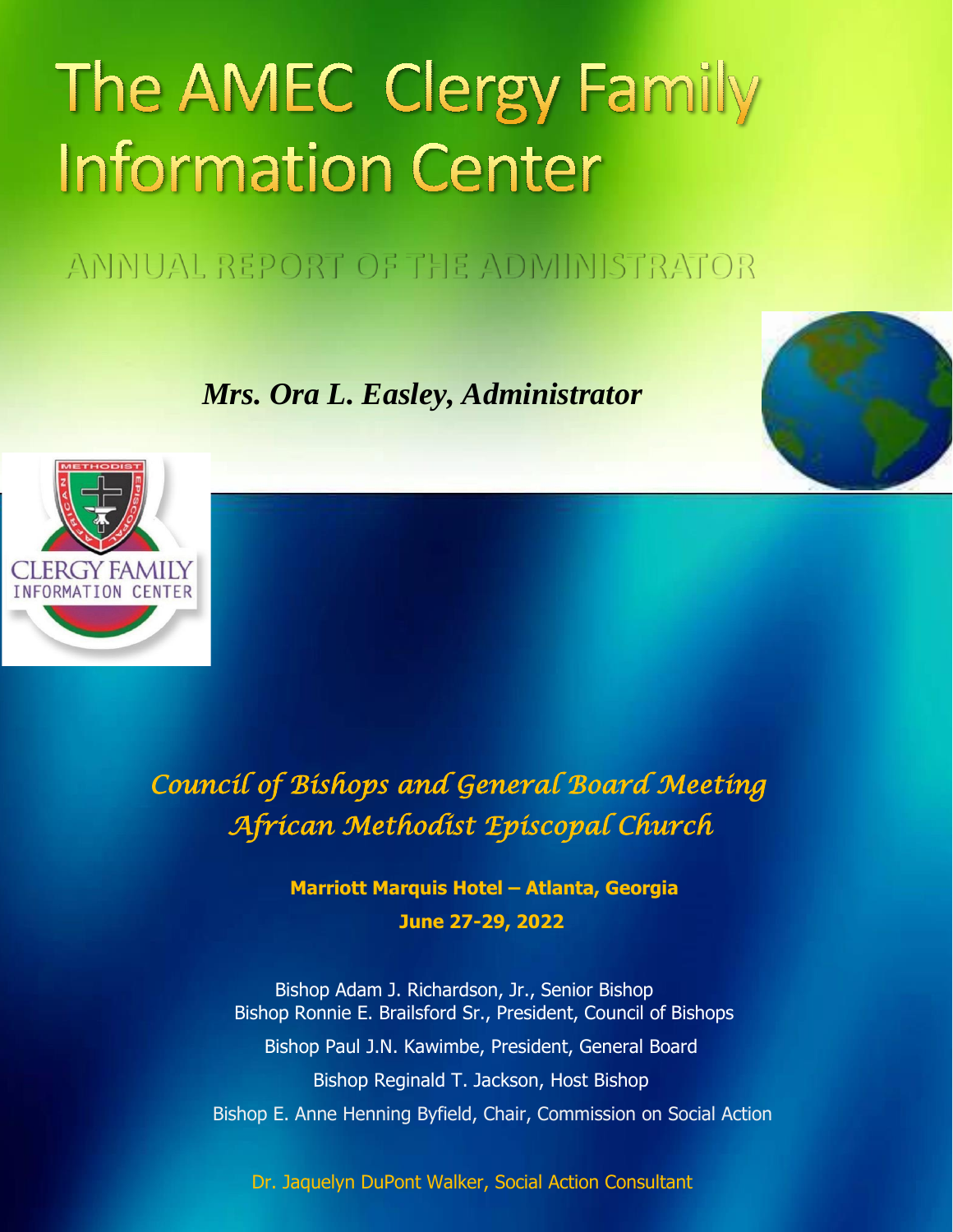

**Mrs. Ora L. Easley, International Administrator**

*Ye have not chosen me, but <sup>I</sup> have chosen you, and ordained you, that ye should go and bring forth fruit, and that your fruit should remain that whatsoever ye shall ask of the Father in my name, he may give it you." John 15:16 KJV*

**GREETINGS:** To: Bishop Adam J. Richardson, Jr, Senior Bishop; Bishop Ronnie E. Brailsford, President Council of Bishops; Bishop Reginald T. Jackson, Host Bishop; Bishop E. Anne Henning Byfield, Social Action Commission Chair and immediate past President, Council of Bishops; Bishops of the Church; Episcopal Supervisors; General and Connectional Officers; Dr. Jacquelyn DuPont-Walker, Social Action Consultant; members of the General Board; members of the Commission on Social Action; my sisters and brothers, ALL. GREETINGS!

A blessed privilege it is to share the annual stewardship accountability report as the Administrator of The Clergy Family Information Center. **The Clergy Family Information Center** is an international email notification ministry, **its MISSION, an online conduit of Sharing, Compassion and Caring.** The ministry is a component of the Commission on Social Action of the African Methodist Episcopal Church, Bishop E. Anne Henning Byfield, Commission Chair, Dr. Jacquelyn DuPont Walker, Consultant. The ministry posts email notifications to members of the African Methodist Episcopal Church from Episcopal Districts 1-20. The ministry is a seven day a week and holidays endeavor reaching across continents and oceans.

**The Primary Function of the Ministry** is to inform e-mail recipients of deaths occurring within the families of God's called servants, from the church leadership of bishops, general officers, connectional officers, and judicial council; to the presiding elders, pastors, ministerial staff and their families, the families of AME Church endorsed military personnel, denominational office staff, and the presidents and deans of AME Church seminaries, universities, and colleges.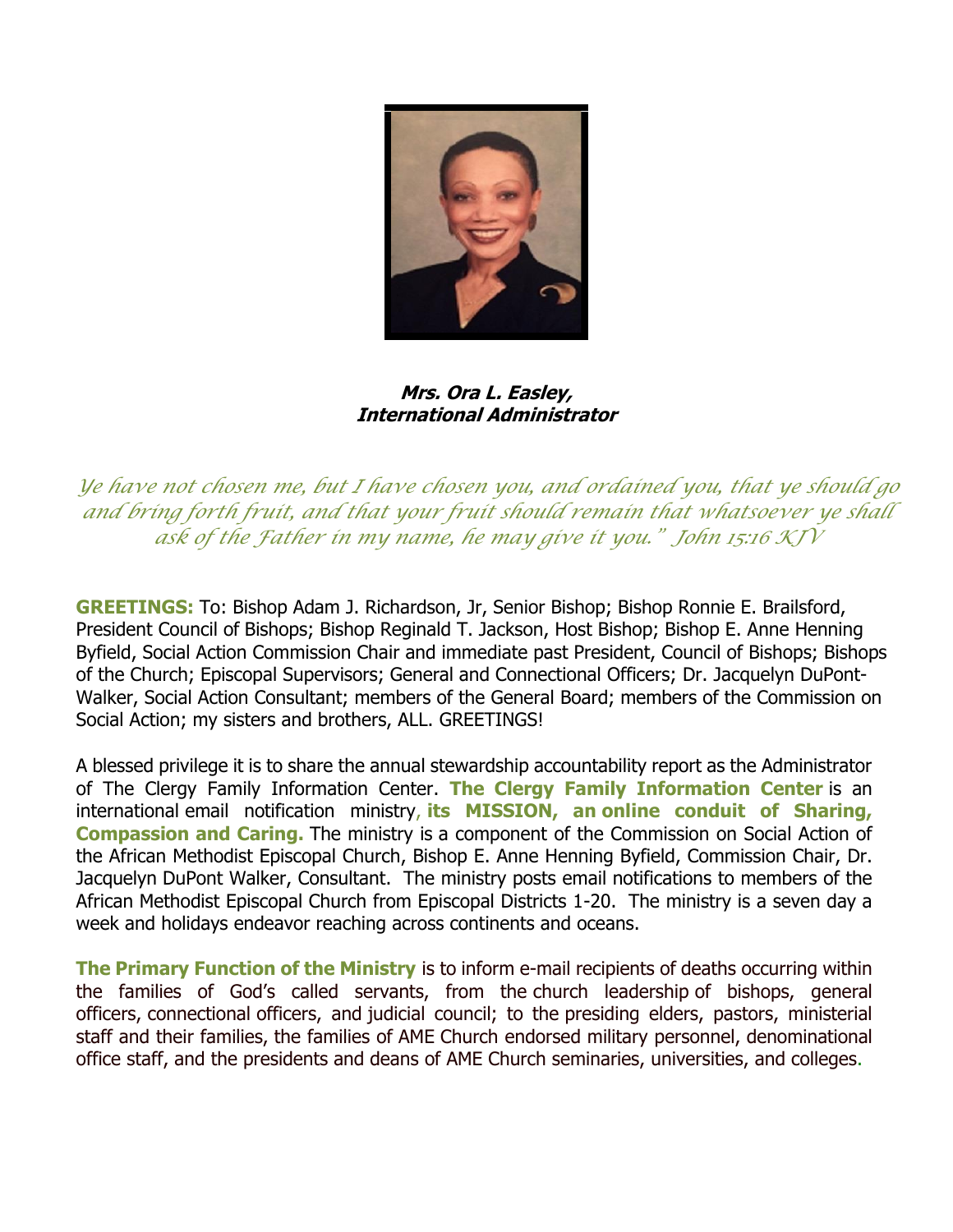### **PROCEDURES FOR SUBMITTING BEREAVEMENT NOTIFICATIONS:**

- Each Episcopal District has an established protocol for the office of the Clergy Family Information Center to receive bereavement notifications for posting to the connectional church family.
- When clergy family deaths occur and families are not aware of the protocol, please contact the presiding elder's office or the office of the presiding bishop for guidance.
- Only the church leadership may email notifications of bereavement directly to the office of the CFIC. The office of the presiding bishop should be copied in those instances.

# **NO PHOTOS OF DECEASED FAMILY MEMBERS WILL BE POSTED IN EMAIL NOTICES:**

A link may be placed to the mortuary web page sharing a picture of deceased loved one and messages of gratitude can be uploaded or placed on the CFIC web page. The CFIC office has most recently begun to place bereavements notifications on the CFIC Face Book Wall and will post pictures there.

# **THE VERIFICATION PROCESS:**

Deliberate care is exercised with each notification to avoid the posting of erroneous service information which could be disquieting for the families involved. It is encouraging at this juncture that most bereavement notifications are now received from Episcopal District offices or from the offices of presiding elders. As an added precaution, a mortuary guest book is sought if not listed in the notification in an attempt to cross-check all information for accuracy prior to posting and to provide an avenue for placement of condolences when email addresses are not available for family members.

# **FOLLOW-UP, AFTER THE POSTING OF EACH BEREAVEMENT NOTICE:**

- A message of condolence on behalf of the CFIC ministry is usually emailed to a bereaved family member or placed on an online funeral home questbook.
- A summarization of the bereavement notification is logged into an excel document that the CFIC website might be quickly updated at months end.

**\*\*\***A concentrated effort is made to verify each notification of posted, therefore, follow-up information and updates **are only posted at the request of the Presiding Bishop in the Episcopal District where the deceased resided** or unless the deceased is a part of the church leadership requiring a greater distribution of details involving the connectional church family.

# **NOTED MINISTRY SIGNIFICANTS:**

The array of funeral programs, lovely handwritten notes of gratitude and voluminous email messages received from grateful families sharing how significant the CFIC ministry has been in their lives when experiencing bereavement over the days, over the months and years and is notable. Likewise, the ministry of the CFIC has created a boomerang effect across our Zion as other connectional organizations, several episcopal districts, conferences and presiding elder's districts are now replicating the practice of emailing bereavement notifications.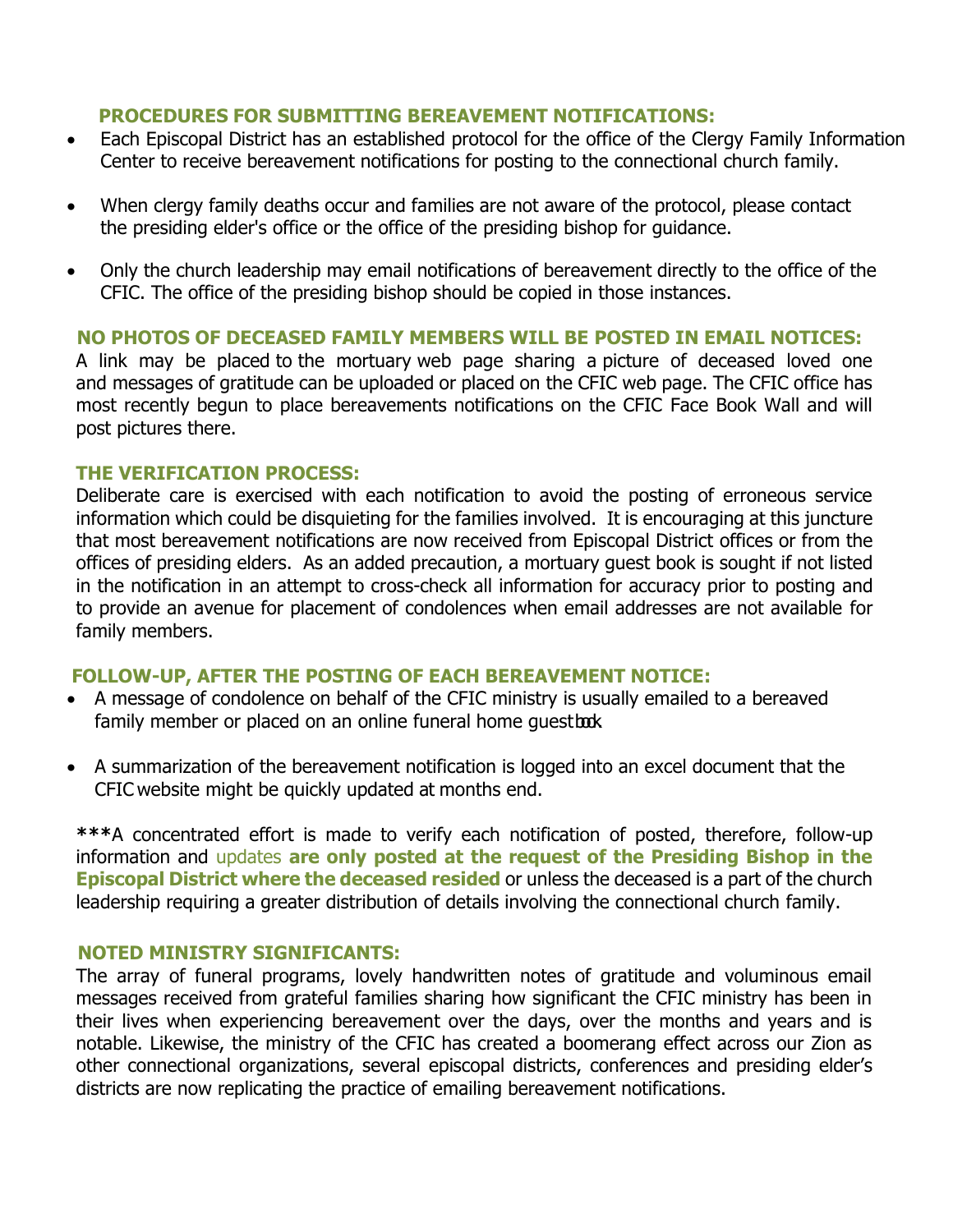### **CONGRTATULATORY ANNOUNCEMENTS:**

Congratulatory announcements are shared on Fridays, providing opportunity for commendations, congratulations and well wishes to be extended by the AME Church family to those who are praising God for the Joy of significant milestones reached in their lives.

# **CONGRATULATORY ANNOUNCEMENT GUIDELINES:**

The following are posted by The Clergy Family Information Center: Graduations, baccalaureate degrees and above; academic achievements; birth of PK's, grandchildren and greatgrandchildren; birthday celebrations – 70 years and above, 75, 80, 85, 90, etc.; weddings of ministers, PK's, grandchildren, and great grandchildren; wedding anniversaries- 25th, 30th, 35th, 40th, 45th, 50th, 55th, 60th and above and noteworthy achievements.

- Four (4) congratulatory announcements may be posted annually, per clergy family household.
- Congratulatory announcement submission deadline: Articles must be received in the office of the Clergy Family Information Center "no later" than Thursday, 6:00 PM The preceding Friday. Email to: The Office of the CFIC, [OeasleyL@amecfic.net.](mailto:OeasleyL@amecfic.net)

# **EPISCOPAL CENTENARIAN BIRTHDAY ANNOUNCEMENT:**

The Episcopal Centenarian Birthday Celebration Announcement for the 100<sup>th</sup> Birthday of **Bishop Frederick Calhoun James,** the 93rd Elected and Consecrated Bishop of the African Methodist Episcopal Church was Initiated by the CFIC. Bishop James, the oldest living Bishop in Methodism in the USA and the Founder of the Social Action was announced in a historic two-week communication celebration countdown. Bishop James, with sharp mind, gave page number instructions from his book published, **"Forward in Faith"** to locate particular pictures that he was very fond of for inclusion in the episcopal districts pictorial journal, and some photos used from my personal albums for the South African tours which my husband and I were privileged to be a part of in years 1994, 1995 and 1996.

### **OTHER NOTIFICATIONS POSTED:**

- ➢ Bereavements affecting the AMEC endorsed Chaplaincy as well as Presidents and Deans of the AME Church Institutions of Higher Education
- $\geq$  Bereavements affecting the leadership of the Connectional Lay Organization and the Women's Missionary Society
- $\geq$  Bereavements occurring within the staff of Episcopal District Offices and staff of the General Officers

### **OUTREACH TO ENHANCE THE MINISTRY PRESENCE:**

For more professionalism, the CFIC continues to maintain its dedicated email domain, acronym, **AMECFIC.NET** and also continues to house its global website @ domain URL **[www.amecfic.org](http://www.amecfic.org/)** in cyberspace, which has received over 266, 567 visitors, and utilizes social media; Facebook (with 3,325 followers, Twitter and LinkedIn with (775 Connections). Additionally, the CFIC has an AT&T business account with world-wide calling capability on the office landline and cell phone; an AT&T wi-fi portable connection device (NETGEAR) for travel needs and utilizes Tech 360 Support for 24 hour technical services for the desktop and lap top computers.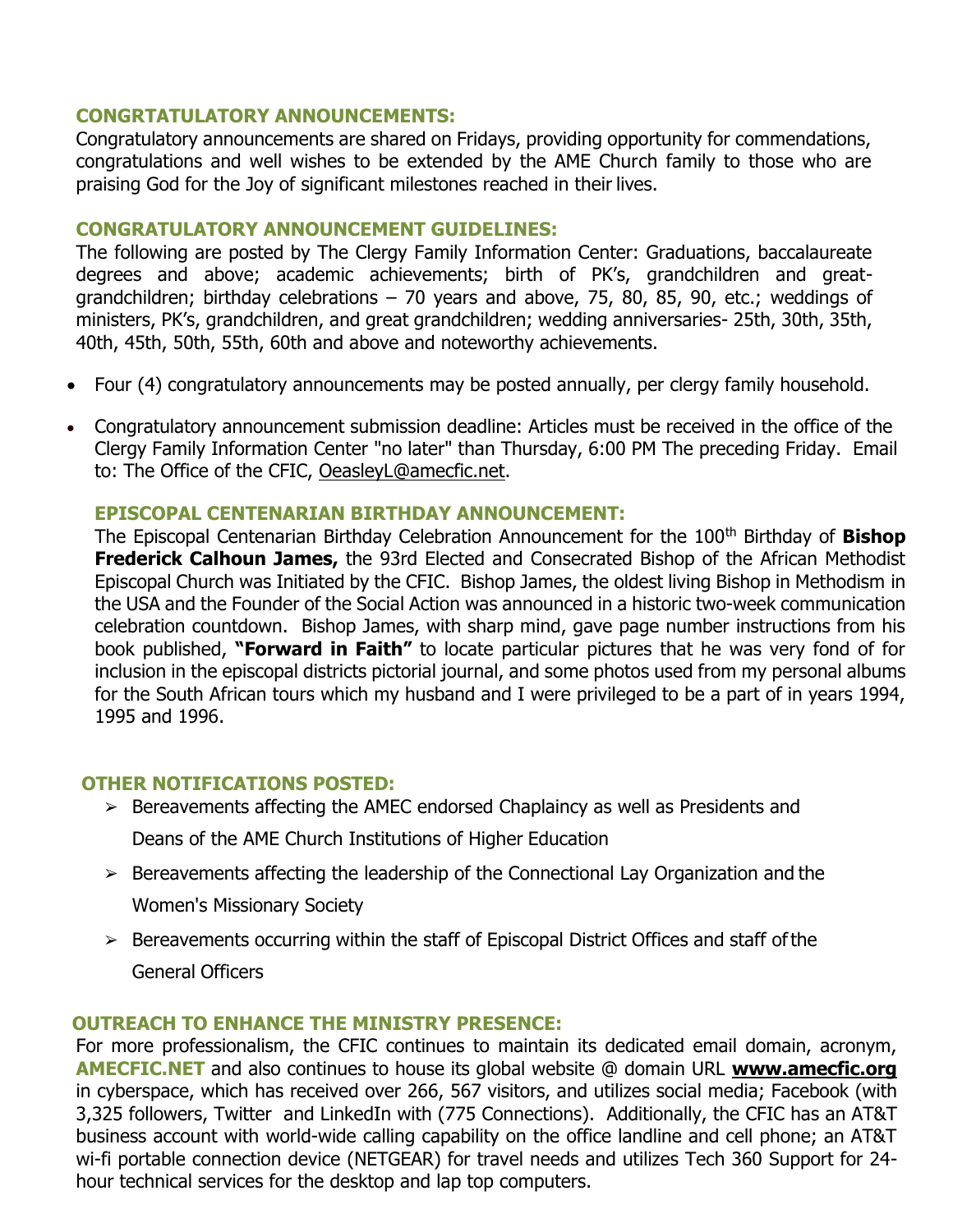# **WEB MINISTRY:**



❑ To make available necrology information, especially bereavements occurring within the church leadership for annual conference statisticians who compile annual necrologyreports.

- ❑ To make the Clergy Family Information Center posting guidelines available.
- ❑ To spread the ministry message to a global audience via cyberspace.

**Necrology Listings on the CFIC website,** \*Purple fonts connote Episcopal families, Red font, General Officers and Blue font, Connectional Officers. This data was shared via a connectional email notification as being beneficial for memorial committees preparing reports for annual conferences seeking AME leadership bereavements.

#### **BROADEN READERSHIP:**

The Editor of the Christian Recorder includes summarization listings of the CFIC notifications of bereavement and congratulatory announcements; data gathered from the CFIC website, in the AME Christian Recorder, online and hardcopy, providing an even wider visibility internationally.

**\*Froma tiny seedplanted, theCFICMinistryofcompassion, sharingandcaringcontinues to flourish, PRAISE GOD!**

### **IN GRATITUDE:**

Gratitude is extended to Bishop E. Anne Henning Byfield, Social Action Commission Chair, and immediate past president, Council of Bishops, for her support, encouragement, and ministry affirmation, and to Episcopal Supervisor Byfield who supportively stands by her side, for his keen interest. Kudos and congratulations to Dr. DuPont-Walker, Consultant, for the new title; who is available at all hours to listen, share advice and opinions; and many thanks to my clergy spouse, Presiding Elder, Retired, Dr. William W. Easley, Jr., for his caring spirit and support, and for being my "armor-bearer" when needed.

Respectfully Submitted,

*Ora L. Easley*  **Addendum: Annual Necrology**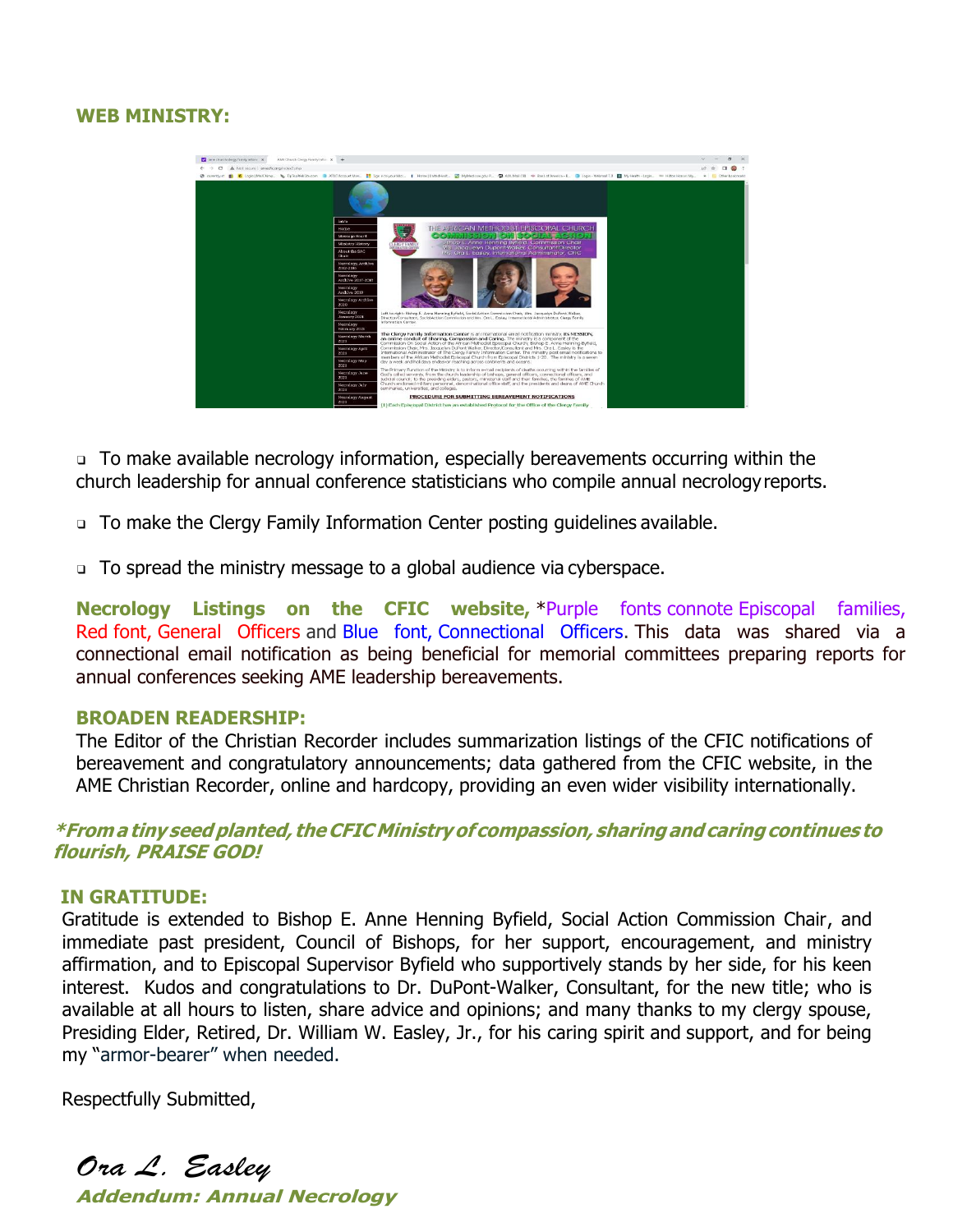

# *Annual Necrology*

*April 2021-April 2022* 



*"Jesus said unto her, I am the resurrection, and the life: he that believeth in me, though he were dead, yet shall he live:"*

### **APRIL 2021**

**The Reverend Dr. Charles William Bennett,** retired presiding elder of the West Atlanta District in the Sixth Episcopal District of the African Methodist Episcopal Church

**The Reverend Mary M. Wiley**, itinerant elder and associate minister of Disney-Nichols AMEC, Philadelphia PA, wife of the **Reverend Rev. Clarence E. Wiley, Sr.,** First Episcopal District

**Brother Jeremy Dejuan Williamson**, the son of Reverends Carol and Antoine Perrier, first family of Rosebud-St. James AME Church in Rosebud, Alabama, Ninth Episcopal District

**Brother Charlie Person, Jr.,** the brother of Reverend Patricia Walton, pastor of Mt. Zion AME Church in Seale, Alabama, Ninth Episcopal District

**Brother Tony Earl Moore,** the brother of Reverend Loretta Fuller, pastor of St. John AME Church Pittsview, Alabama and Howard Chapel AME Church in Hatchechubbee, Alabama, Ninth Episcopal District

**The Reverend Mamie Brookens** (Ret.) Fourth Episcopal District, who served on the pastoral team at Celia Gregg Memorial AME Church, Woodlawn AME Church, Institutional AME Church, and Grant Memorial AME Church and in her later years was also a member of the pastoral team at Trinity Chapel AMEC in Bay Minette, AL, in the 9th Episcopal District

**Sister Katie E. Sterling,** of Houston, Texas, the sister of the Reverend Dr. Ronald D. Sterling, pastor of Saint John AME Church in Birmingham, Alabama, Ninth Episcopal District

**Mrs. Patricia Ann Smith**, a resident of Montgomery, Alabama, she is the sister of Reverend Samuel Smith, pastor of St. John AME Church in Ft. Mitchell, Alabama, Ninth Episcopal District

**Brother Hezzie Watts, Jr.,** president of the South Mississippi Conference Lay Organization; husband of Mrs. Malinda Watts, former director of the 8th District YPD; the father of the Rev. Cory (Dr. Toy) Watts, pastor of St. Paul AME Church, Gulfport, MS, South Mississippi Annual Conference, Eighth Episcopal District

**Rev. Susie R. Mallory** (95) a local elder at Saint Paul AME Church, Oakwood; TN; she served with joy and was an inspiration to the Oakwood community of the Tennessee Conference, Thirteenth Episcopal District

**Mrs. Frances Bridgeforth,** sister of the Rev. Dr. Darryl Williams, pastor of St. Stephen AME Church - Detroit, Michigan, and sister-in-love of first lady, Mrs. Laurelyn Williams - Fourth Episcopal District

**Mr. Antonio Hughlett,** the brother of the Rev. Wanda Hughlett, associate minister at Kairos Ebenezer African Methodist Episcopal Church, Nashville, Tennessee, Tennessee Conference, Thirteenth Episcopal District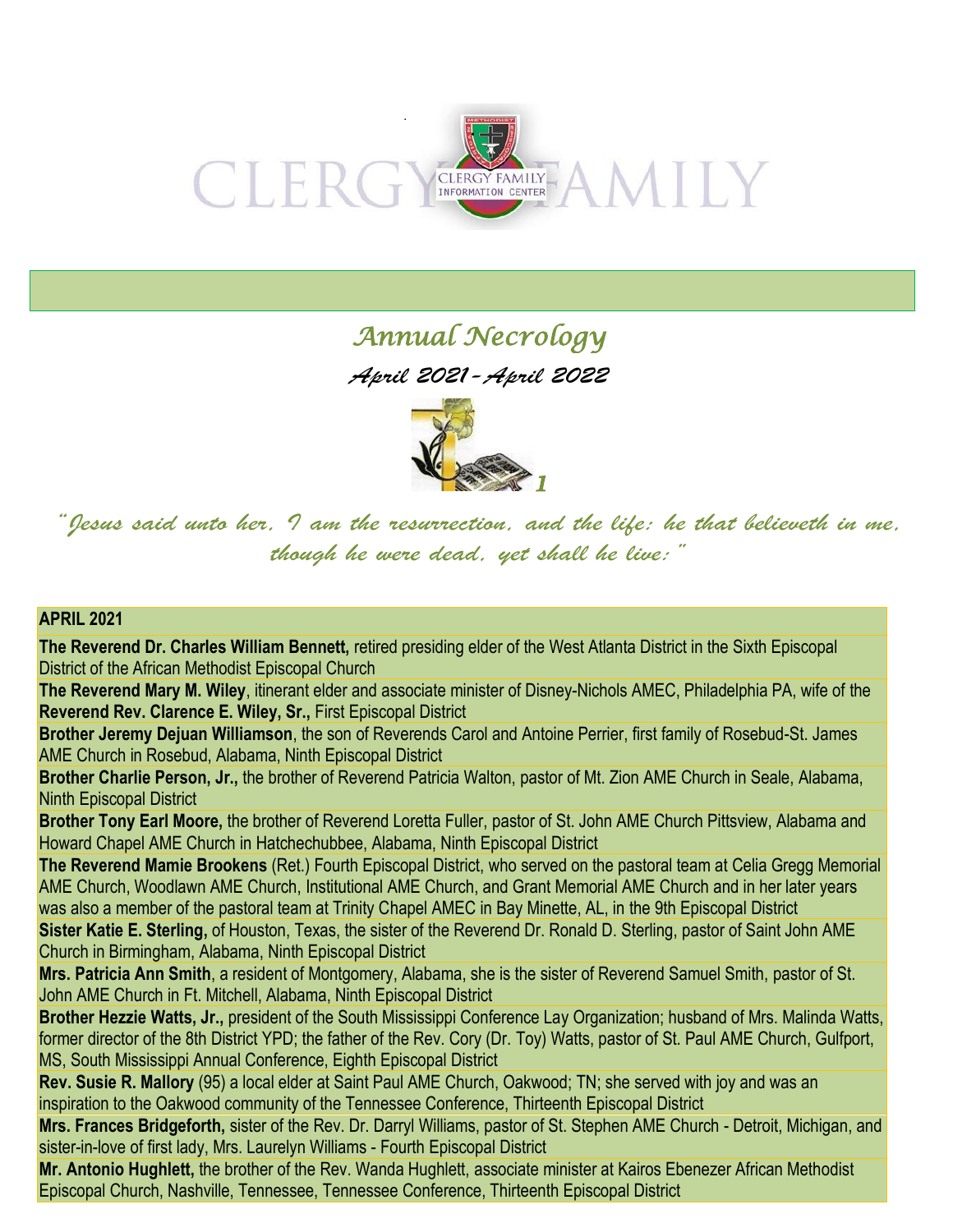**Sister Bernice B. Edmond,** aunt of The Right Reverend Harry L. Seawright, Presiding Prelate, Ninth Episcopal District

**Sister Lucy Richardson Riggins,** the mother of Reverend Sharon Hearns, pastor of Temple Gate AME Church, in the West Birmingham Ensley Greensboro District, Ninth Episcopal District

**Bro. Cleveland "Sonny" Gordon**, husband of Presiding Elder Elaine Gordon, South District - Indiana Conference, Fourth Episcopal District

**Mrs. Janet B. Smith**, the widow of the late retired Presiding Elder Elijah Smith, Sr., and the mother to three daughters, an active member of CONN-M-SWAWO+P.K.'S, SED-M-SWAWO+P.K.'S, and the Southwest GA Annual Conference M-SWAWO+P.K.'S, WMS and Lay Organization

**The Reverend John Wesley Anderson Jr.,** pastor of Bethel A.M.E. Church, South Coatesville, Pennsylvania, who served the Harrisburg District of the Philadelphia Annual Conference of the First Episcopal District for many years

**Former Presiding Elder Joel Mehu** of Haiti, pastor of Christine Smith AME Church, former AME Agent for Haiti, former presiding elder of the Haitian Conference of the Sixteenth Episcopal District

**Mr. Keith Belgrave**, the husband of Rev. Julia Belgrave, local Elder at Emmanuel, Barbados and father of Rev. Ruth Phillips, pastor of Emmanuel, Barbados, Sixteenth Episcopal District

**The Reverend Pastor Jean-Paul Basunga** of the Sixteenth Episcopal District lost his mother, age 100, leaving behind great-grandchildren, great-grandchildren, great-grandchildren and a wonderful and fulfilling life

**Deaconess Leola Carrol**, age 102, a member of Bethel AME Church, Virgin Islands, Sixteenth Episcopal District

**Mrs. Almena L. Myers,** a member of Lee Chapel AME Church, Nashville, TN and a faithful member of the WMS of the Tennessee Conference of the Thirteenth Episcopal District; and widow of the late Rev. Thomas Myers of St. Andrews AME Church, Kingstree District, 7th Episcopal District

**Sister Frances Ann Davis** a faithful member of Oak Grove AME Church in Florence, Alabama and sister of Reverend Sandra Anderson, pastor of Grant Chapel AME Church – Calera in the Montgomery-Selma District of the Ninth Episcopal **District** 

**Sister Verna L. Leslie**, the wife of Rev. Willie Lee Leslie, a member of Suggs Chapel AME Church, Dellrose, Tennessee, Thirteenth Episcopal District

**The Reverend Merilyn D. Brown**, the pastor of Miller Chapel AME Church/Christ Centered Ministries, in addition to being an itinerate elder, who loved her AME Church family, she was an experienced and skillful attorney who worked for HUD **Reverend Betty Jackson,** the sister of Reverend Lasagne Smith, Pastor, Matthews Chapel AME Church and St. Paul AME Church, and the sister-in-law of Reverend Jerry W. Smith, pastor of Bailey Springs AME Church (St. Florian) in the Northwest Alabama Conference of the Ninth Episcopal District

# **MAY 2021**

**Brother Albert Yarbrough,** former 12th Episcopal District Lay President who led with dignity and quiet strength, gaining respect from the members of the organization, the loving husband of Mrs. Betty Yarbrough and father of the Reverend Sandra (Stanley) Burton

**The Reverend Willie Dell Flowers,** age 87, retired after pastoring several churches across the Ninth Episcopal District for over forty years, faithfully served as the Southeast Alabama Conference secretary for several years; and he was actively assisting at St. Paul AME Church in Brundidge, Alabama until his passing

**Deaconess Dorothy Poston,** the mother-in-law of Rev. Clay Holliday, Sr., pastor of Mt. Sinai AME Church and grandmother of Rev. Clay Holliday, Jr., pastor of New Wright's AME Church, Arlington, TN, West Tennessee Conference, Thirteenth Episcopal District

**Ms. Annette S. Chapman,** sister of retired Presiding Elder Clarence G. Robinson, Fourth Episcopal District

**Sister Annie Louise Watkins Woodson**, 104 years old, the grandmother of Rev. Dr. Terence L. Mayes Sr., presiding elder of the Fayetteville-Pulaski District, pastor of St. Paul-Agnew AME Church, Pulaski Tennessee of the Thirteenth Episcopal **District** 

**First Gentleman Fred Farness,** husband of the Reverend Venita Farness, Pastor of Allen Chapel AME Church-Woodlawn in the Northwest Alabama Conference of the Ninth Episcopal District

**Mrs. Martha Adams,** the mother of Sister Bobbie Nelms and mother-in-law of the Reverend Sammie Nelms, First Lady, and Pastor of Ward Chapel AMEC-Bessemer in the Northwest Alabama Conference of the Ninth Episcopal District

Reverend Emmanuel Samoma, a minister in the Solwezi East District of the Zambezi Annual Conference of the 17<sup>th</sup>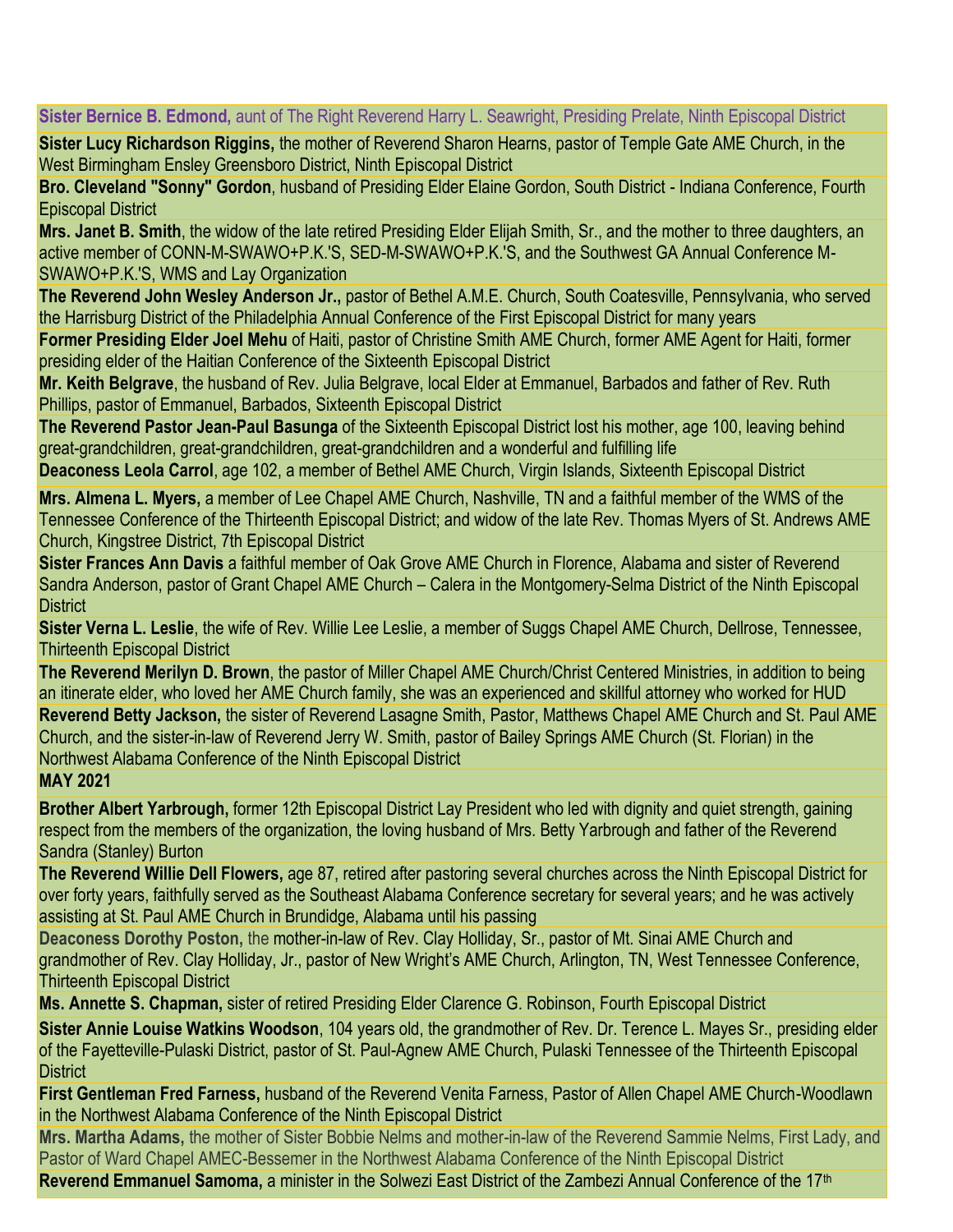Episcopal District, pastor in charge of Kajoba AME Church, serving God and the Church for 43 years, from the time he received his first ordination in 1978.

**Sister Fay Carol Watkins Oakley**, the sister of The Rev. Dr. Cynthia J. W. Bailey, and sister-in-law of Brother Hezekiah Bailey, Pastor and First Gentleman of Greater Allen Chapel African Methodist Episcopal Church located in Starke, Florida, Eleventh Episcopal District

**Sister Frances Ann Davis** a faithful member of Oak Grove AME Church in Florence, Alabama and sister of Reverend Sandra Anderson, Pastor of Grant Chapel AME Church – Calera in the Montgomery-Selma District of the Ninth Episcopal **District** 

**Sister Verna L. Leslie,** the wife of Rev. Willie Lee Leslie, a member of Suggs Chapel AME Church, Dellrose, Tennessee, Thirteenth Episcopal District

**Rev. Merilyn D. Brown,** the pastor of Miller Chapel AME Church/Christ Centered Ministries, in addition to being an itinerate elder, who loved her AME Church family, she was an experienced and skillful attorney who worked for HUD **Reverend Betty Jackson,** the sister of Reverend Lasagne Smith, Pastor, Matthews Chapel AME Church and St. Paul AME Church & sister-in-law of Reverend Jerry W. Smith, Pastor, Bailey Springs AME Church (St. Florian) in the Northwest Alabama Conference of the Ninth Episcopal District

# **JUNE 2021**

**Mr. DeWitt Hilliard,** the father of Rev. Lynnette Thomas and father-in-law of Rev. Gregory Thomas, Twelfth Episcopal **District** 

**Mr. Bertell Porcher**, the brother-in-law of Reverend Dr. Charles Young, Presiding Elder and Dr. Sandra Young, Area Consultant of the Orangeburg District, Central Annual Conference of the Seventh Episcopal District of the African Methodist Episcopal Church

**Mr. Joseph President,** of Moncks Corner, South Carolina, the maternal grandfather of the Reverend Garrett J. Copeland, Associate Minister at Kairos Ebenezer AME Church, Nashville, Tennessee, Thirteenth Episcopal District

**Mrs. Catherine Rainer**, the beloved wife of the Rev. Melvin Rayner, retired pastor of Bethel AME Church, Bay Shores, NY, First Episcopal District who moved to the Eleventh Episcopal District where the couple were active members of Mt. Zion AME Church, Ocala, FL

**The Reverend Sunday Musamala Sinyangwe,** a minister for 18 years in the African Methodist Episcopal Church, a member of the Lusaka East Presiding Elder District in the Southeast Zambia Annual Conference of the 17<sup>th</sup> Episcopal **District** 

**Mrs. Jimmie Mae "Mother" Goodloe**, matriarch of the Goodloe family, mother-in-love of connectional officer, Reverend Michele R. Goodloe, president of the Presiding Elder's Council of the African Methodist Episcopal Church, presiding elder of the Southeast District-South Mississippi Annual Conference and administrative assistant of the Eighth Episcopal District **Mr. Buford Rice "Sonny" Walker,** husband for 43 years of Mrs. Jacquelyn Dupont-Walker, Consultant/Director of the Social Action Commission of the African Methodist Episcopal Church; a loving couple with 7 wonderfully blended children; he was founders of the Sons of Watts, 1965, a civic and community leader, an advocate for justice, and a basketball legion

**Retired Presiding Elder, The Reverend Dr. Farrell J. Duncombe,** Presiding Elder of the Montgomery Selma District in the Alabama River Region Annual Conference of the Ninth Episcopal District until his retirement from the AME Church, husband of husband of Mrs. Juanita Duncombe, father of Farrell Duncombe II and Djuana Paden, three grandchildren

**Brother Albert Bethea,** the father of the former Pastor Rev. Dr. Michael A. Bethea of Hemingway Temple AME Church, Washington, DC, Second Episcopal District

**Mother Odesser Murray**, mother of Pastor Sharon (Leon) Ogilvie, Pastor of Wayman Chapel (Columbia, TN) and Jones Chapel (Mt. Pleasant, TN) in Maury County, TN (Tennessee Annual Conference) Thirteenth Episcopal District

**The Reverend D. Lavel Crawford,** servant leader at Avery Chapel A.M.E. Church, Oklahoma City, OK, also he served as 12th Episcopal District Accountant, served on the Revision Committee and on the General Conference Commission of the A.M.E. Church

**Mrs. Eliza V. Lewis**, the mother of the Rev. Willie L. Merrick and mother-in-law of Mrs. Wanda T. Merrick, pastor and first lady of the Flipper Chapel AME Church, Tallahassee, Florida Annual Conference-Tallahassee District, Eleventh Episcopal **District** 

**Mr. George L. Russell, Sr**., (77) the father of Rev. George L. Russell, Jr. who is the pastor of Brown Chapel AME Church in Cincinnati, OH., and father-in-law of Mrs. Anna Russell, Third Episcopal District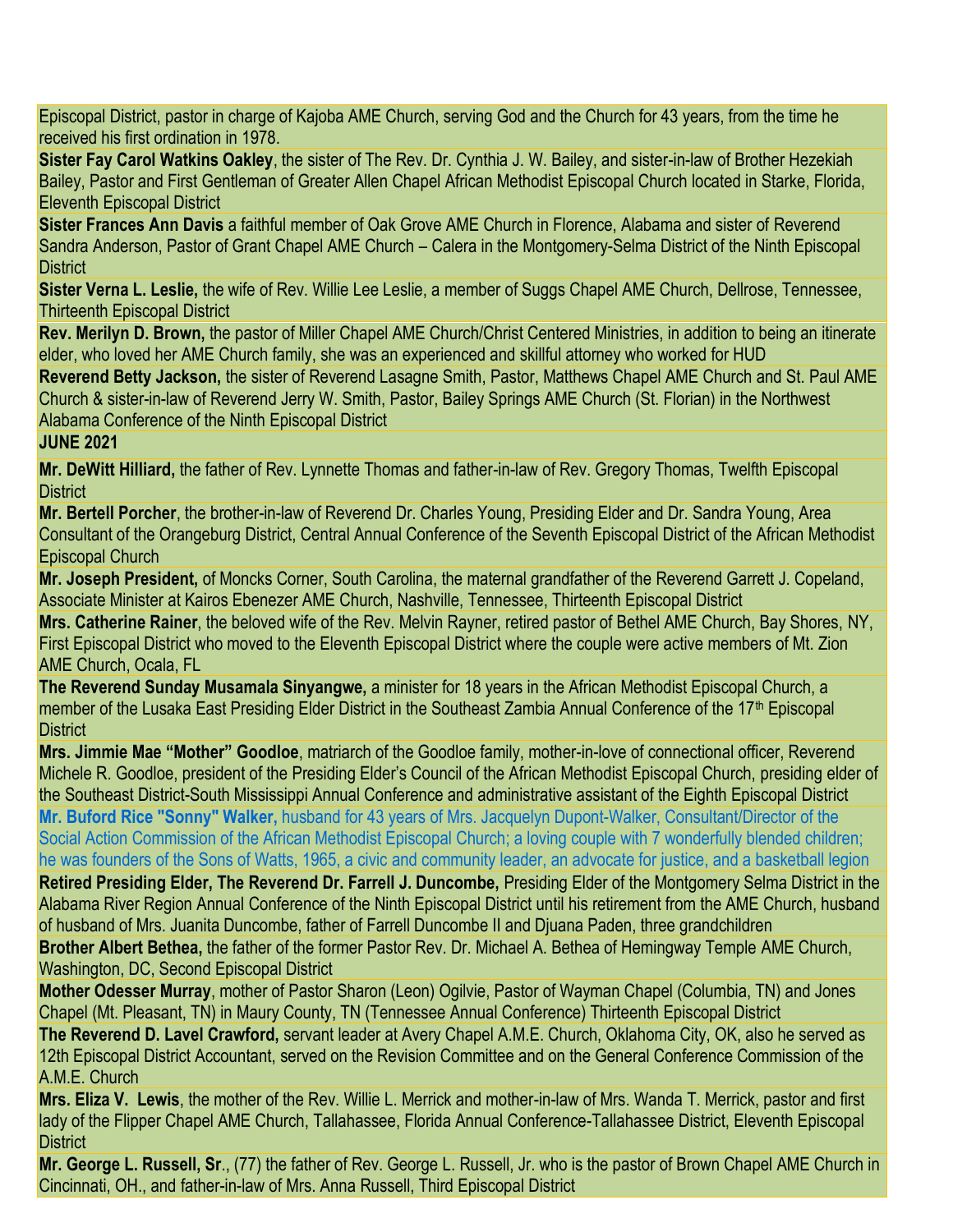**Mr. Horace Ricardo Scott**, the brother of Rev. Dr. Edward Scott, Pastor of Allen Chapel AME Church, Staunton, Virginia, and the brother in love of the Rev. Andrea Cornett Scott, Pastor of Christ our Redeemer AME Church, Staunton, Virginia, and Dean of the Virginia Conference Board of Examiners, Second Episcopal District

**The Reverend Neal Chris Smith, III,** retired Itinerant Elder in the Fourth Episcopal District, Michigan Conference, served as pastor in several churches in the Michigan Conference, St. Matthew AME - Detroit, Allen Chapel - Kalamazoo, Mt. Calvary - Detroit, and St. Luke - Roseville

**Mrs. Pauline Bryant Hickman**, the mother of the Rev. Ronnie Clark, pastor of Hurst Chapel AMEC Winter Haven, West Coast Conference; the Rev. Marque Woodard, pastor of Fountain Chapel AME Church, Tallahassee, the Rev. Gwendolyn Carroll-Simmons, pastor of Richbay AME Church, Havana and the Rev. Debra Love, pastor of Oakgrove AME Church, Chattahoochee, all of the Florida Conference, 11<sup>th</sup> District.

**The Reverend Johan Ivan Phillips,** age 59, an itinerant elder for 26 years in the AME Church serving churches in the Boland Annual Conference in the Fifteenth Episcopal District, who died in a tragic car accident on his way to a pastor's meeting of the Montagu PE District

**Reverend Mark Ellen Pietersen** age, age 53, an active itinerant elder in the Boland Annual Conference, Fifteenth Episcopal District for 30 years, who died in a tragic car accident on his way to a pastor's meeting of the Montagu PE District

**Mr. Aaron M. Hunter**, the brother of the Rev. Dr. Barbara Hunter Thompson, president of the Third Episcopal District M-SWAWO plus PKs and brother-in-law of the Rev. Dr. Taylor T. Thompson, pastor of St. Paul AME Church, Canton, Ohio, Third Episcopal District

**Sis. Mary Smith Zarzar**, 1st Vice President of the 14<sup>th</sup> Episcopal District Women Missionary Society, District Secretary, and the administrative assistant to the pastor of the Eliza Turner Memorial AME Church

**The Reverend Dr. Peggy E. Wal**l, a beloved retired pastor of the Baltimore Annual Conference, Second Episcopal District

**Mrs. Pirley Mae Brumfield**, the mother of Miss Alise Ware, and Mrs. Marie Gauthier, Louisiana Conference Lay President; the mother-in-law of the Rev. Willie Gauthier, Pastor of Salter's Chapel AME Church, Bogalusa, Louisiana, and also the grandmother of Mr. Emile Washington, former Connectional YPD President

**Presiding Elder Joseph Sono** age, 51 years, an itinerant elder in the Kalahari Annual Conference in the Fifteenth District

**Mrs. Sallie G. Townes,** Sixth Episcopal District, Macon Georgia Conference pastor's widow, former president of the Macon GA Conference M-SWAWO Plus PK'S

**Ms. Rakgadi Evodia Fantsi,** daughter of the Late Presiding Elder, Reverend and Mrs. Edward Victor Fantsi, Nineteenth Episcopal District

**The Reverend Rashi Imel Pinckney**, Retired, Baltimore Conference of the Second Episcopal District

**Sis. Bobbie Coleman,** the widow of The Late Reverend Willie R. Coleman, the mother of Sisters Janet Coleman (Dr. Daniel W.) Johnson, pastor and 1st lady of Allen Temple A.M.E. Church, Pine Bluff, AR, and Lisa Coleman, Twelfth Episcopal **District** 

**Mrs. Earlene King,** the mother of the Reverend Linda F. (Sherman) Butler, pastor of Ward Chapel A.M.E. Church, Prescott, AR, Twelfth Episcopal District

### **JULY 2021**

**Mrs. Lois Helen Cyprian,** the widow of Presiding Elder Joseph H. Cyprian, Jr., the mother of Mr. Douglas (Pamela) Cyprian of Folsom, Louisiana, and the Reverend Derrick (Chalita) Cyprian of Houston, Texas, and the loving Maw-maw to four grandchildren, and three great-grandchildren, Eighth Episcopal District

**Evangelist Martha Ann Alexander,** the beloved and cherished mother of The Reverend Willie Alexander, Pastor stationed at St. John AMEC, Citra, The "Nurturing" North Orlando District, Central Annual Conference, Eleventh Episcopal District **The Reverend Bongani Shepherd Leonard Jantjies**, age 48 years, an itinerant elder for 22 years, serving several churches; he was the first Presiding Elder of the newly organized Makone Presiding Elder District and was the Chairperson of the Board of Examiners of the The Cape Annual Conference, !5th Episcopal District

**Rev. Alan White,** Pastor of Campbell's Chapel AMEC in Virginia Beach, VA (Norfolk Eastern Shore District) Second Episcopal District; husband of Mrs. Debra White and the son of Rev. Willie (Esther) White, retired pastor in the Virginia **Conference** 

**Mrs. Patricia Jefferson,** widow of the late Rev. H. E. Jefferson, former pastor in the Virginia Conference of the Second Episcopal District; mother of Rev. Andre P. Jefferson, Sr., well-known pastor of Bethel AMEC, Hampton, VA and the grandmother of Rev. Andre P. Jefferson, Jr. Pastor of New Mount Olive AMEC in Chesapeake, VA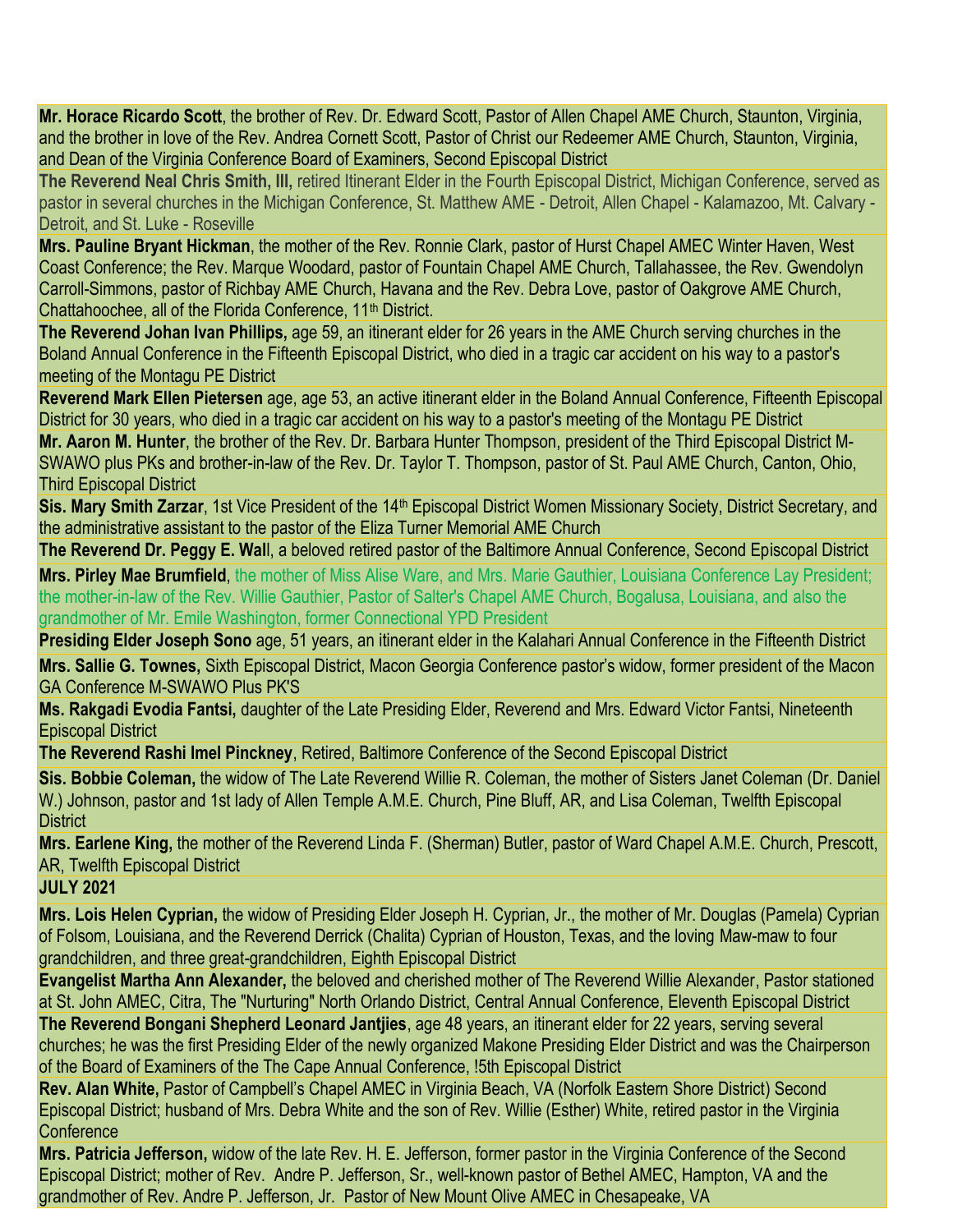**The Reverend Floyd Nedab, Jr.**, age 91, Retired Itinerant Elder, a member of Emanuel AME Church, Portsmouth, VA, and former pastor of St. Luke AME Church, Daughety, VA and Bethel AMEC, Eastville, a faithful pastor in the Virginia Conference, Second Episcopal District, survived by his wife, Mrs. Cornelia Nedab and children: Mrs. Martha White, Mr. Floyd Nedab, III. Mr. Jerry Parks, Mr. Harry C. Elliott, Jr., Ms. Jada Elliott, Ms. Temple Nedab and Mr. Cornel Nedab along with several grandchildren

**Sister Joyce Gwendolyn Hanum Corpening**, 91, the mother of Reverend Gwendolyn Minor, Pastor of Macedonia AMEC, Carrollton, Virginia. and the late Reverend Richard Corpening, other surviving family members include Kim (Jonice) of N.C., Gary (Loretta) of TN., daughter-n-law Lori of NC, 15 grandchildren and, 18 great-grandchildren

**The Reverend Dr. Lonnie Johnson,** widower of Sister Grace Johnson, who served the African Methodist Episcopal Church with distinction in many capacities, to include President of Shorter College, Presiding Elder of the Oklahoma Conference, and pastor of many congregation

**Mrs. Sheila Davis Webster***,* wife of the Reverend Wendell C. Webster, pastor of Mount Zion AME Church, Daytona Beach, Florida, and daughter-in-law of Bishop Robert V. Webster

**Mr. Jeffrey Taylor, Sr,** the son-in-law of Sister Dianne Battle, Director of Public Relations of the Connectional Lay Organization of the African Methodist Episcopal Church

**Mr. Kenneth Ray Howard, Jr***.,* the son of the Reverend Linda C. Igwebuike, pastor of Quinn Chapel A.M.E. Church, Fort Smith, AR, Twelfth Episcopal District

**Brother Travis Lynard Foster**, the son of Reverend Edna Dingle-Stokes, Pastor of St. James AME (Wando) African Methodist Episcopal Church, Mt. Pleasant District, Palmetto Annual Conference of the Seventh Episcopal District of the AME **Church** 

**Sister Marilyn Crawford-Rivers** of Eufaula Alabama, the mother of Reverend Angie Crawford Cox, First Lady of Mount Calvary AMEC, Towson, Maryland and the mother-in-law of Reverend Bobby B. Cox, Jr., Second Episcopal District **The Reverend Percy L. Jones**, retired pastor of the Ninth Episcopal District AME Church

**Retired Episcopal Supervisor and former NBA Player, Stanley McKenzie (1944-2021), loving husband of Bishop Vasthi Murphy McKenzie, Retired Bishop, African Methodist Episcopal Church**

**Mr. Steve Fugh**, member of New Tyler AMEC, Memphis, TN, and the brother of Bishop Clement W. Fugh, Presiding Prelate of the Fifth Episcopal District African Methodist Episcopal Church

**Mother Helena Hall Boykin**, WMS life member, Sunday School Superintendent, the wife of Rev. Robert D. Boykin (retired pastor, North Carolina Conference), the mother of Rev. Ronald A. Boykin (Helen), pastor, Seaton Memorial A.M.E. Church of Lanham, MD, William O. Boykin (Marie), past General Board member, and Helena Highsmith (Joseph)

**Brother John Booker, Jr.,** the son of Reverend John Booker, Sr., Pastor of New Hope AME (Mountville) African Methodist Episcopal Church, Greenville District, Piedmont Annual Conference of the Seventh Episcopal District of the AME Church **AUGUST 2021**

**Deacon Bennie J. Butler, Sr.,** of Pine Bluff, Arkansas, the paternal grandfather of the Rev. Dr. Curry Butler, Jr., the Pastor of St. Luke African Methodist Episcopal Church, Nashville, Tennessee, Thirteenth Episcopal District

**Brother Byron Lee Byfield,** the father of Rev. Aldean Byfield, Pastor of St. Matthew's AME Church in St. Catherine, Jamaica; husband to Caseta Byfield, a lifetime member of St. John AME Church, Clarendon, Jamaica and father of Alecia Byfield, former 16<sup>th</sup> District YPD President.

**The Reverend LaNell Franklin Ross,** Presiding Elder of the Little Rock/Jonesboro District, Arkansas Annual Conference, Twelfth Episcopal District

**Deaconess Janet Kasapo Chomba** of Quinn's Chapel AME Church, Chingola, Zambia, age 79; who served her church; Sunday School Superintendent, Music and Christian Arts Director, WMS local President, Area Four WMS Chairperson, Class Leader of Member Siyezwa Class and on the ecumenical level, she pioneered the Women's Wing of the Chiwempala, a local chapter of the Council of Churches in Zambia. She was the mother the Rev. Royd Mwandu, the immediate past Seventeenth Episcopal District Director of Christian Education, also 3 other AME Church clergy sons and six daughters **Mr. Joseph Edward Fugh,** 1979-2021, the son of Bishop and Mrs. Clement W. Fugh, Episcopal Leadership Team of the Fifth Episcopal District and brother of Marcia Fugh-Joseph (Paul)

**Reverend James Davis, Sr.,** age 96, a retired pastor of St. James AME Church, Pratt City, Alabama; father of Reverend Richard L. Davis, pastor, Gaines Chapel AME Church, Birmingham, Alabama, Northwest Alabama Conference, 9th District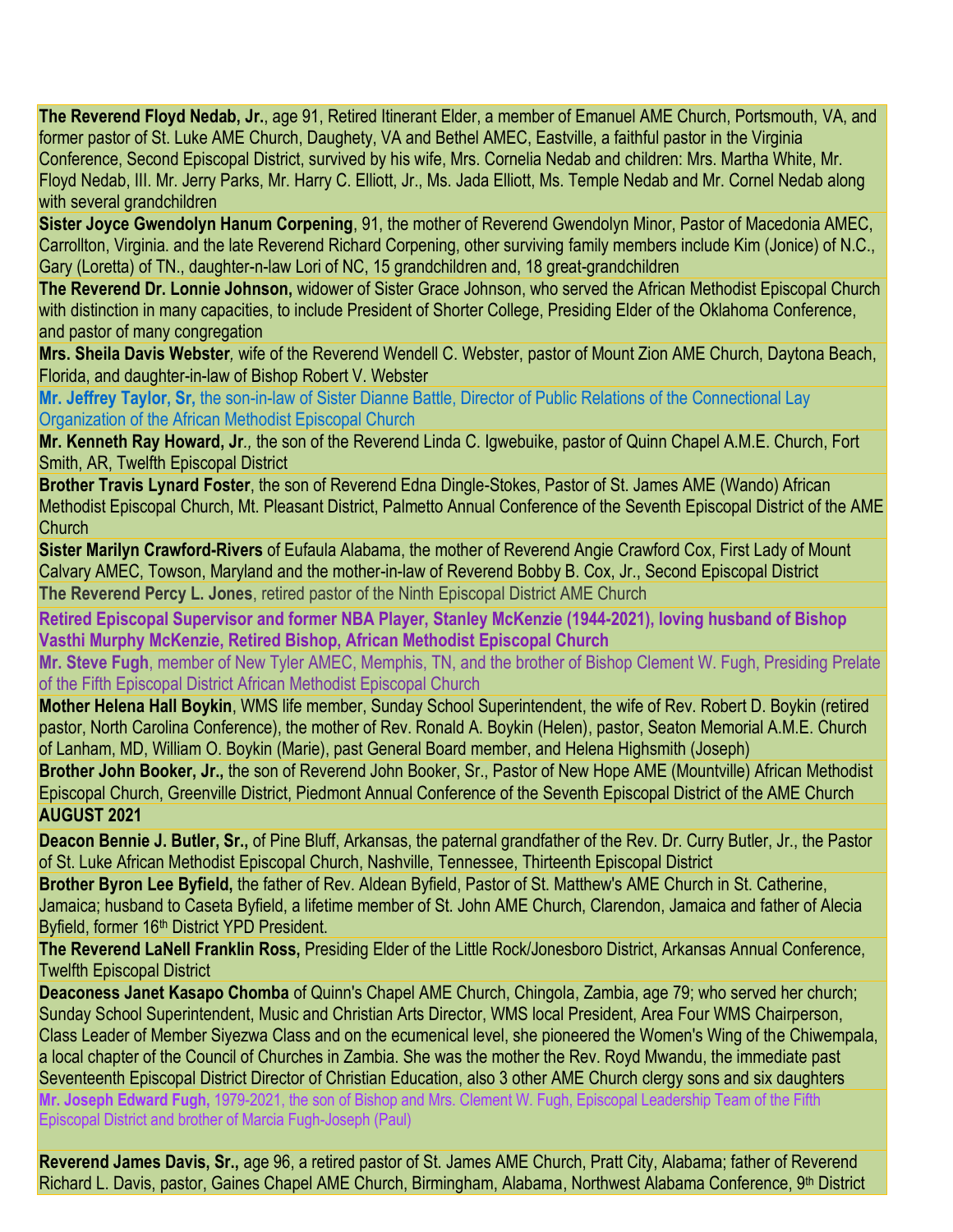**Sister Brenda Holland Curry,** Connectional Lay Organization Officer, Assistant Recording Secretary for the CLO **Organization** 

**Mrs. Linda Marie Simon Kelly,** the wife of Reverend Dr. Herman O. Kelly, Jr., pastor of Bethel AME Church, Baton Rouge, Louisiana in the Eighth Episcopal District; serving with her husband as a partner in ministry for over 35 years, and was First Lady of Bethel for over 23 years, and the mother of Herman Osby Kelly, III and Tiffany Marie Kelly

**Mr. Henry E. Justice,** brother of Rev. Dr. J. Stanley Justice, Pastor Morris Brown AME Church Philadelphia, Rev. Lester N. Justice, Pastor Wesley Temple UMC, Salisbury, MD, Evangelist Iris V. Justice Waters, and the uncle of Rev. Dr. Robert A. Jackson Jr., Pastor of Bethel AME Church Stamford, Ct, First Episcopal District

**Mr. Raymond F. Edmonds, Sr.,** husband of Mrs. Elnor Edmonds, longtime members of New Mt. Olive AMEC, Chesapeake, Virginia; the father of the Reverend Raymond F. Edmonds, Jr., pastor, Falls Road AMEC, Baltimore, MD, and the father-inlove of the Reverend Jerri Edmonds, he was also father of Mrs. Sherry Clemons and Mrs. Trina Brickhouse

**Bro. Keith "KD" Jones**, son of Bro. Delroy Jones, Sr. and Rev. Latisha Jones, Pastor of Gregg-Anne AME Church, Bradley, Florida, Eleventh Episcopal District; and brothers Roshea and DJ.

**Mrs. Amy Velma Lee-Bowie,** 108, of Phenix City, Alabama; the mother of Reverend Jacquelyn Bowie Hayter of the Ninth Episcopal District

**Mrs. Jaunitta Irene Cooper,** Spouse of the late Presiding Elder Samson M. Cooper (PGH District) West Virginia Annual Conference, Third Episcopal District

### **SEPTEMBER 2021**

**The Reverend Andreas Anthony Oliphant**, age 53 years, an itinerant deacon for 3 months in the African Methodist Episcopal Church who served several churches as a supply pastor in the Boland Annual Conference, 15th Episcopal District: married to Mrs. Deirdre Oliphant for 26 years

**The Reverend Jeremiah Witbooi,** age 49 years, an itinerant elder for 2 years in the African Methodist Episcopal Church, serving with distinction, WC Legolie AME Church, Calvinia and Hope AME Church, Kraaifontein in the Boland Annual Conference, 15<sup>th</sup> Episcopal District and served as a member of the Conference Board of Trustees

**Mr. Jeff Herndon**, the brother of The Reverend Dr. J. Wayne Rogers, pastor of Bethel A.M.E. Church, Hope, AR, West Arkansas Annual Conference, Twelfth Episcopal District

**Sister Eleanor Neal Parker** of Macon, Georgia, the sister of Lady Sharon E. Williams and sister-in-law of Rev. Ronald E. Williams, Sr., pastor of New Bethel AME Church, Orlando, Florida, Eleventh Episcopal District

**Mr. John P. Ashworth, IV**, a member of Greater Bethel AME Church, Nashville, TN, son of the late Rev. John P. and Mrs. Josephine Ashworth, Retired Pastor and First lady, Thirteenth Episcopal District

**Mr. Idus "Cicero" Hartsfield**, brother of Supervisor Penny Hartsfield White and brother-in-love of Bishop John Franklin White, Episcopal Team of the Fourth Episcopal District

**Rev. Mary Georgina Akende Muyunda**, served as pastor in charge of Beautiful Gate in the Livingstone Presiding Elder District, Southeast Zambia Annual Conference, Seventeenth Episcopal District; mother of four, Alvin, Paul, Naomi and Tilipo, with 18 grandchildren

**Reverend Derwood Doyle Wilson,** age 86 of Huntsville, Alabama, the grandfather of Reverend Maurice Wright, II, servant pastor, St. John AME Church, Huntsville, Alabama in the Northwest Alabama Conference of the Ninth Episcopal District, and the Director of Music and Christian Arts Ministry of the AME Church

**The Reverend Dr. Patricia Ann Efiom,** served as the senior pastor of Ebenezer AME Church in Evanston, IL from 2010 to 2016, after which she served as the pastor of Greater St. James AME Church in Gary, Indiana; she was also the chief equity officer for the city of Evanston**,** Fourth Episcopal District

**Mr. Thomas Cornelius Robertson**, the brother of Mother Carrie R. Grady, Ret. Episcopal Supervisor, the uncle of Rev. Carey A. Grady, pastor of Reed Chapel AMEC, Columbia Annual Conference, Felita Grady Hicks, Columbia Annual Conference WMS President, and uncle-in-love of Rev. George Hicks, pastor of Allen Chapel AME Church, Lancaster District, Columbia Annual Conference of the Seventh Episcopal District

**Retired Episcopal Supervisor Lucinda Crawford Belin, wife of Bishop Henry Allen Belin, Jr., the 104th Elected and Consecrated Bishop of the African Methodist Episcopal Church; mother of the Rev. Henry Allen Belin III, pastor of First AME Church: Bethel, New York, NY, (1st) the Rev. Dr. Toni Belin Ingram, Presiding Elder, Augusta North Augusta District (6th) and the Rev. Dr. Roderick D. Belin, President / Publisher AME Church Sunday School Union**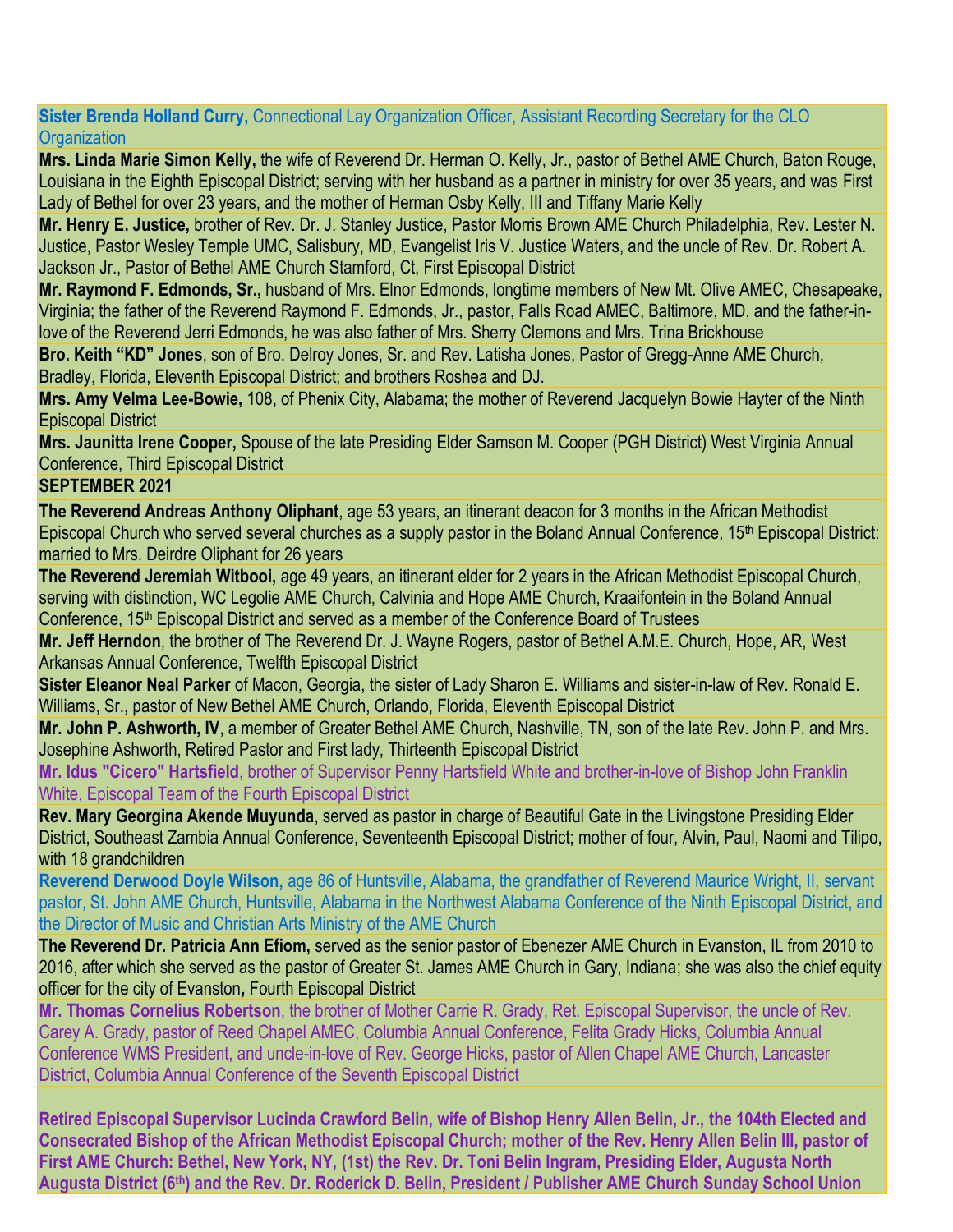**Mrs. Leila McDaniel Hughes,** the mother of Mrs. Pradensia Drayton, Area Consultant and mother-in-law of Reverend Dr. Sandy W. Drayton, Presiding Elder of the Georgetown District of the Palmetto South Carolina Annual Conference, 7<sup>th</sup> District **Mother Seretha Bookert Reeves,** the mother of Reverend Dr. Maxine Sumpter, Pastor of Youngs Chapel AME Church, Irmo, SC, Columbia District, Columbia South Carolina Annual Conference and Reverend Rhudene Toomer, Pastor of Mt. Olive AME Church, Kinard, SC, Newberry District, Columbia South Carolina Annual Conference, she was the mother of the Church at St. Paul African Methodist Episcopal Church, Irmo, SC of the Seventh Episcopal District of the African Methodist Episcopal Church.

**Elder Olivia C. Johnson**, the sister of Rev. Claude Harrison and sister-in-law of Rev. Aquinette Harrison, Pastor of New Bethel AME Church, Lacoochee, Florida, Eleventh Episcopal District

**The M**r. **Gennie Florence, Sr.** age 87, the father of Lady M. Gail (Florence) Hunter and father-in-law of Presiding Elder Bruce W. Hunter, the Presiding Elder of the South Birmingham Huntsville Bessemer District in the Northwest Alabama Conference of the Ninth Episcopal District.

# **OCTOBER 2021**

**The Reverend Marcia Bethel,** Pastor of Jacob Mission (Elgin), Lancaster District, Columbia Annual Conference of the Seventh Episcopal District of the African Methodist Episcopal Church

**Mrs. Patricia George,** the grandmother and adoptive mother of Chaplain (Captain, USAF) Melissa W. Hale, first lady of the Commonwealth District (Presiding Elder William Hale) and ministerial staff of Embry Chapel AME Church, Elizabethtown, KY**,** Thirteenth Episcopal District

**Mrs. Queen Ester Jackson,** mother of Mrs. Priscilla Jackson-Scott, and son-in-love of Reverend Tom W. Scott, Pastor of St. Paul AME Church, Arkadelphia AR, Twelfth Episcopal District

**Mr. Leonard Eugene Ball,** the oldest brother of Chaplain, Reverend Gregory Ball of Baltimore Maryland, Second Episcopal District African Methodist Episcopal Church

**The Reverend Bohlale Phakoe,** an Itinerant Elder and the Pastor and founder of St John AME Church (Lesotho Central District) of the Eighteenth Episcopal District, murdered on Saturday, October 2, 2021; one of the chief intellects of the economic market of the Kingdom of Lesotho and was employed as the Director of Financial Markets in the Central Bank of Lesotho

**Ms. Serena Elizabeth Byrd,** the beloved daughter of Retired Presiding Elder Dr. J. Leander (Geraldine) Byrd. Elder Byrd retired from the Pensacola District of the Florida Conference**,** Eleventh Episcopal District

**Ms. Johnnie White,** sister of the Reverend Donald White, retired pastor, and member of Greater Bethel AME Church, Nashville, Tennessee, Thirteenth Episcopal District

**The Reverend Thomas Benjamin DeSue, Sr.,** Retired Presiding Elder, was appointed in1987as one of the Presiding Elders of the East Annual Conference by Bishop Phillip R. Cousin, later he was appointed as Administrative Assistant to the Bishop, responsible for handling the treasury of the 11th Episcopal District

**The Reverend Joyce Jones,** age 77, served in the West Arkansas Annual Conference, Camden-El Dorado District, as pastor of St. Andrews African Methodist Episcopal Church, Huttig, AR, Twelfth Episcopal District

**The Reverend Carroll G. Anderson,** a retired minister in the Arkansas Annual Conference of the Twelfth Episcopal District; a member of Union A.M.E. Church in Little Rock, AR where he served on the ministerial staff; spouse of WMS Life Member Carolyn Anderson and father of Dr. Kevin Anderson

**The Reverend Dr. Jacquelyn Lorraine Brown Hurston,** Pastor of Piney Grove (Gaston), Columbia District, Columbia Annual Conference of the Seventh Episcopal District

**Mr. Reginald (Regi) J. Hargis-Hickman,** an acclaimed R & B Guitarist, one of the original members and a co-founder of R&B band**,** Brick**;** and the grandson of Bishop Ernest Lawrence Hickman the 75th Elected and Consecrated Bishop of the African Methodist Episcopal Church

**The Reverend Roger L. Washington,** Pastor of Mt. Lebanon (Andrews) African Methodist Episcopal Church, Georgetown District, Palmetto Annual Conference of the Seventh Episcopal District of the African Methodist Episcopal Church **The Reverend Donald Burems, Sr.** the beloved pastor of St. John AME Church, Philadelphia, Pa., a son of Hickman Temple AME Church; he was the President of the South District of the Philadelphia Annual Conference and served as a Marshal for the Philadelphia Annual Conference and was appointed the Bishop's Attendant for four Bishops of the First

**Episcopal**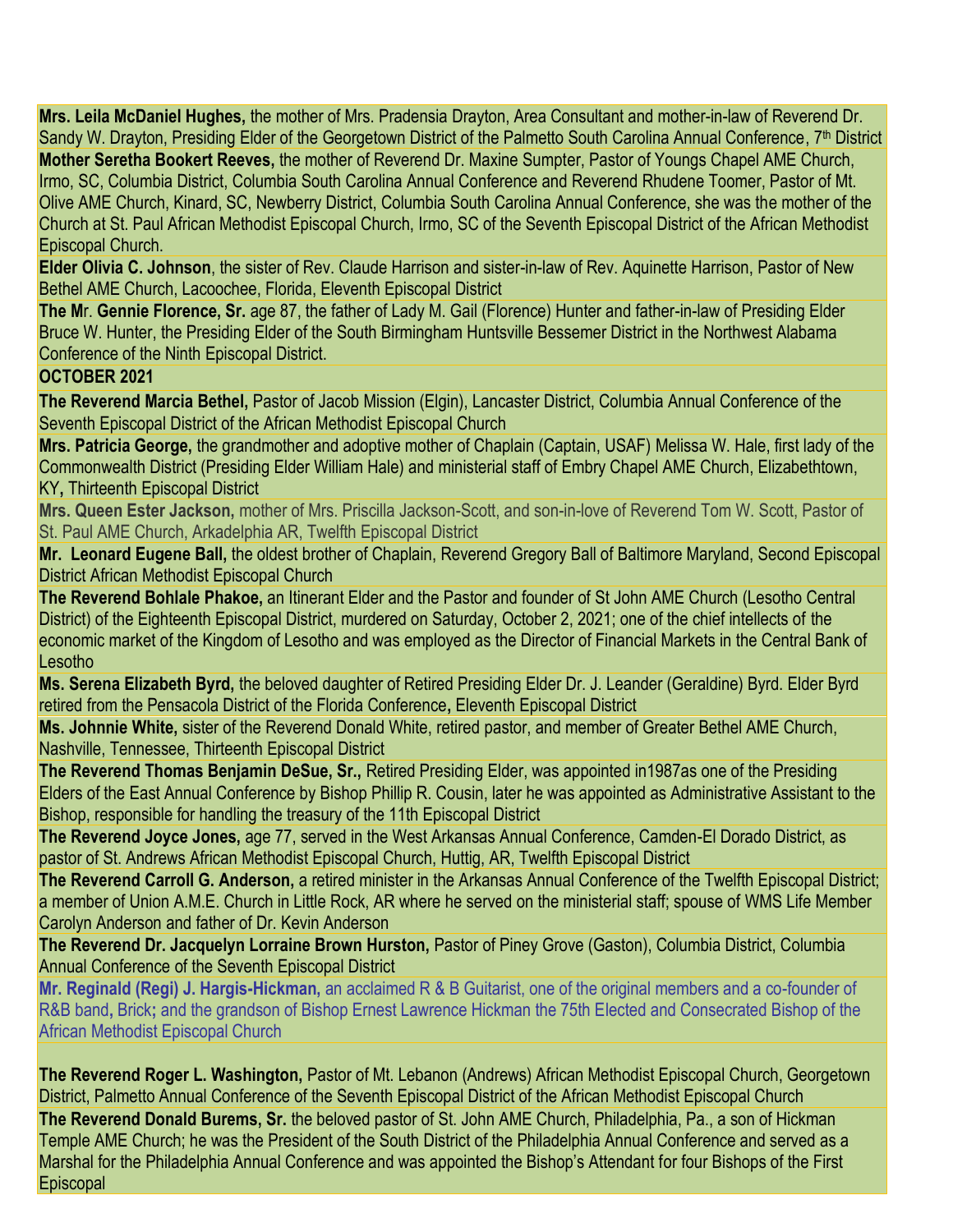**Ms. Toledo Alice Riley**, the daughter of Presiding Elder Rev. Dr. Freeman Leo Riley, Sr., and WMS Life Member Mrs. Georgia Woods Riley, deceased; she was well known in the Sixth Episcopal District as an outstanding past SED YPD Director, a very active WMS leader, and an active PK in the SED-M-SWAWO+PKs at all levels

**Reverend Lee A. Thomas, Jr**., a retired Itinerant Elder in the New York Annual Conference and former pastor of Payne African Methodist Episcopal Church in Chatham, New York, Jamaica/Long Island District, First Episcopal District

**Mr. Cleophus Torrence,** the baby brother of The Reverend Napoleon Davis, Jr., retired Pastor and Former Presiding Elder in the West Arkansas Conference, Twelfth Episcopal District

**Mr. Erston Wilson**, the father of The Reverend Cindy Robinson, pastor of the Lacy Circuit, East Arkansas Annual Conference, Twelfth Episcopal District

# **NOVEMBER 2022**

**Mrs. Georgia S. Reff**, mother of retired Presiding Elder Alphonse Reff of the Chicago Conference, Minneapolis-St. Paul District, Fourth Episcopal District

**Sister LaTosha Dennard,** the granddaughter of Reverend Gloria J. Houser, Pastor of Ball Chapel AME Church, St. Cloud, Florida, Eleventh Episcopal District

**The Reverend Jack D. Fields Sr.,** Senior Pastor of Visitors Chapel AME Church, El Paso, Texas, in the Greater Forth Worth District of the Northwest Texas Conference, Tenth Episcopal District

**The Reverend Joe Robbins, Sr.,** retired Pastor in the Greater Dallas District of the North Texas Conference, Tenth Episcopal District

**The Reverend Charles A. Wood, Jr,** a retired itinerant elder in the Philadelphia Annual Conference of the First Episcopal District; a former pastor of Campbell AMEC, Media, St. Paul AMEC, Coatesville, St. Paul AMEC, Malvern, St. Paul AMEC Elmwood, Bethel AMEC, Downingtown, Bethel AMEC Bristol, Disney AMEC, all of the Philadelphia Annual Conference **The Reverend John C. Tate,** Sixth Episcopal District AME Church

**Mrs. Pamela Newton,** the spouse of the Reverend Louis Newton, pastor of Free Hope A.M.E. Church, Strong, Arkansas, West Arkansas Conference of the Twelfth Episcopal District AME Church

**The Reverend Andrew Adams II,** the Pastor of Mt. Zion (North Santee Community) African Methodist Episcopal Church, Georgetown District, Palmetto Annual Conference of the Seventh Episcopal District of the African Methodist Episcopal Church, husband of Sister Lakesha L. Gladden Adams, Seventh Episcopal District President of M-SWAWO+PK's and father of Tyran C. Speights, Makaila R. Jenkins, Andrew R. "Tre" Adams, III, Micah E. Adams, and Eli Adams

**Mrs. Wanda Thompson Merrick**, wife of the Reverend Willie L. Merrick, a member of the Florida Annual Conference of the Eleventh Episcopal District and serves as the Pastor of the Flipper Chapel African Methodist Episcopal Church, Tallahassee, **Florida** 

**Mr. Joe Joseph Lewis,** the brother of Reverend Ernest L. Montague, Sr., Presiding Elder, Baltimore District-Baltimore Conference, Second Episcopal District

**Dr. Herman B. Smith, Jr., longtime educator and former President, Morris Brown College, Atlanta, Georgia**

**Mr. Justin Lamar Porte**r, the beloved grandson of Rev. Willie Mae Joma, retired minister of St. Paul AME Church, Apopka, he was at an early age

committed in serving in the YPD at St. Paul AME Church, served as an usher, sung in the choir, attended Sunday School faithfully and participated in RAM's Ministry (Richard Allen Men) and was overall faithful in serving his church in different auxiliaries until he left to attend Morehouse College

**Bro. Steven Collins,** the father of Licentiate Raquel Moore, Bethel AME Church, Little Rock, Arkansas**,** Twelfth Episcopal **District** 

**Sister Mildred L. White**, the sister of First Gentleman, Gregg Brown, Sr. and the sister-in-law of Reverend Phyllis Rose Brown, pastor of Grant Chapel AME Church, Oviedo, Florida, Eleventh Episcopal District

**Ms. Linda Louise King**, beloved sister of the Reverend Richard E. King, pastor stationed at St. James AMEC, Eustis, Florida, Eleventh Episcopal District

**Brother Walter Dismute** the brother of Sis. Linda F. Alexander, wife of the Rev. R.W. Alexander, Sr., pastor of Mt. Pleasant African Methodist Episcopal Church, Pine Bluff, AR**,** Twelfth Episcopal District

**Mrs. Samantha Kendall**, age 99, a 70-year member of Wayman Temple AME Church in St. Louis, the mother of Jean Kendall (St. John A.M. E. St. Louis), Rev. Dr. Jessica Kendall Ingram (Retired Supervisor) and mother in love to Bishop Gregory G.M. Ingram (Retired)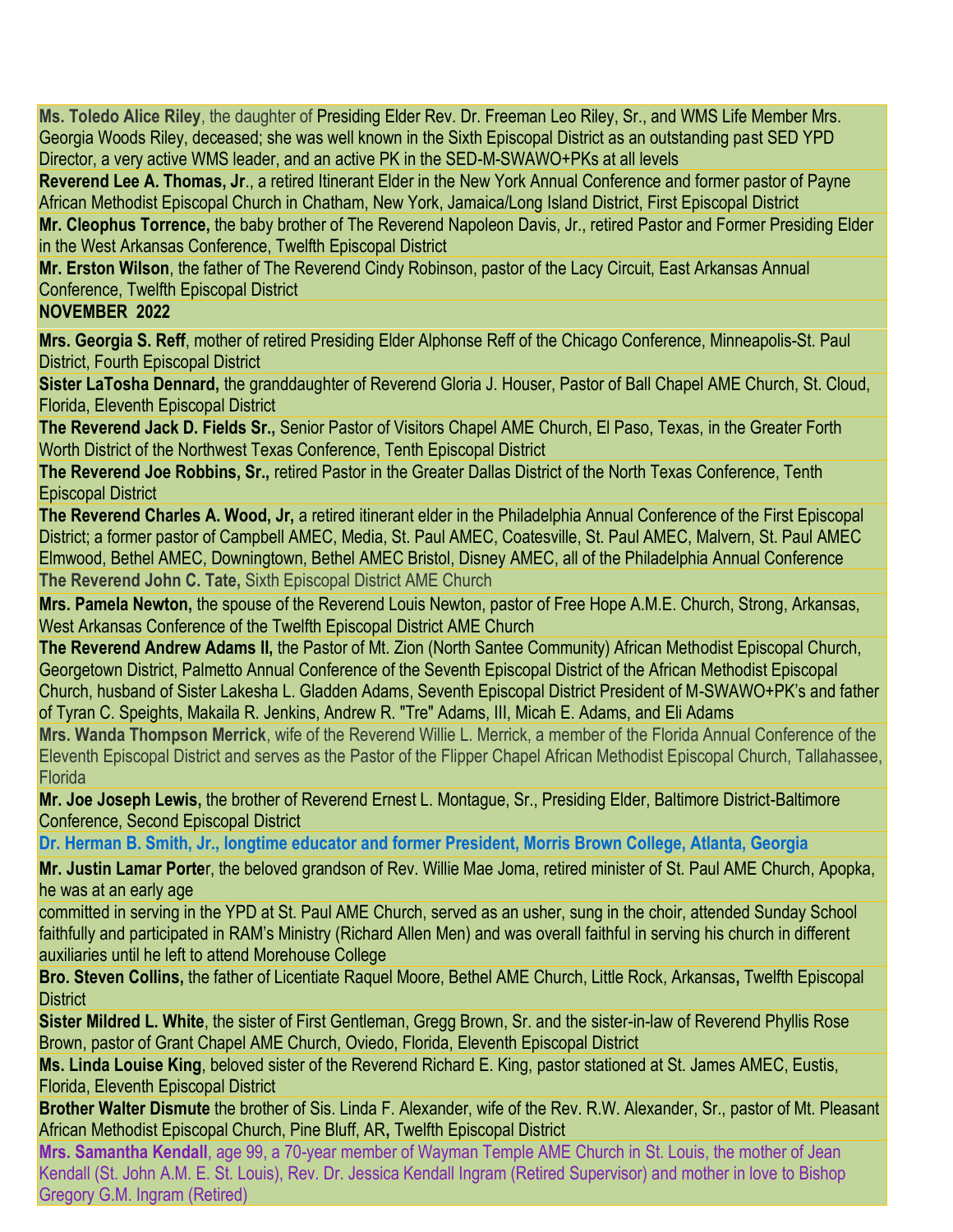**Mr. Joseph James Murphy, III,** the son of The Rev. Elaine Gordon, presiding elder of the South District, Indiana Conference, Fourth Episcopal District

**Mrs. Ida J. Hill**, the mother-in-law of Chaplain Reverend Gregory Ball, Sr., and mother of Althea Ball**,** Second Episcopal **District** 

**Mr. Al (Tom) Jennings Jacobs,** the brother of the Reverend Cathy Jacobs, pastor of Saint John African Methodist Episcopal Church in Monticello, Kentucky, Thirteenth Episcopal District

**Mr. Isaac John Miller, Jr** a proud 4<sup>th</sup> generation member of the African Methodist Episcopal Church, a PK (Preacher's Kid), former member of the family church, Turner Memorial AME Church, Hyattsville, MD serving God and the community as a dedicated member of the Connectional Lay Organization, The Men's Choir and on the Steward Board

**Mr. Augustus Bosley** of Washington DC, father of the Reverend Doretha Sanders, pastor of Bethel African Methodist Episcopal Church of Campbellsville, KY**,** Thirteenth Episcopal District

**Mrs. Mary Lee Mohammed-Chambers,** the mother of Rev. James S. Chambers, pastor of New Bethel AME Church, Port St. Joe, FL, Marianna District, Eleventh Episcopal District

**Presiding Elder Barbara A. Butler,** who was appointed Presiding Elder of the Little Rock District along with Pastor of Moody Chapel A.M.E. Church during Fall Convocation and Planning Meeting 2021, Twelfth Episcopal District

**Sister Estelle Lemons,** the sister of the late Presiding Elder LaNell Ross, Little Rock-Jonesboro District, Arkansas Annual Conference, Twelfth Episcopal District

**Mrs. Ruthie Mae Love**, mother of Sis. Carla Gipson and mother-in-law of the Reverend Thomas Gipson, Jr., Pastor and First Lady of Bethel A.M.E. Church, Stuttgart, AR, East Arkansas Annual Conference, Twelfth Episcopal District **DECEMBER 2021**

**Mrs. Dianna Brown Golphin,** WMS life member, president of the Kentucky Conference Women's Missionary Society, former president of the Thirteenth Episcopal District M-SWAWO + PK'S, the wife of the Reverend Kenneth J. Golphin, presiding elder of the Blue Grass District, Kentucky Annual Conference and staff member, Office of the General Secretary/CIO

**The Reverend Virginia Ann Bates**, Local Elder of Sulphur Spring AME Church, North District, Tennessee, Thirteenth Episcopal District

**The Reverend Virginia Ann Ford,** widow of the late Reverend James W. Ford, former General Board Member of the African Methodist Episcopal Church and retired Presiding Elder, Greater Dallas District of the North Texas Conference, Tenth Episcopal District; a staff member at Abundant Life African Methodist Episcopal Church, Dallas Texas

**Minister Latresa Michelle Ford Davis**, daughter of the late Reverend Virginia Ann Ford, widow of the Late Reverend James W. Ford, former General Board Member of the African Methodist Episcopal Church and retired presiding elder, Greater Dallas District of the North Texas Conference; a staff member at Abundant Life African Methodist Episcopal Church, Dr. Michael W. Waters, Founder and Lead Pastor, Dallas Texas

**The Reverend L.V. "Levi" Tolefree** a faithful member of the East Arkansas Conference, Twelfth Episcopal District, where he retired from active ministry after many years of service; the loving spouse of Sister Ruth Tolefree; father of Dorothy Cromwell, Hamburg, AR; Thomas (Donna) Tolefree - Crossett, AR ,Carl (Alma) Tolefree, Hamburg, AR, Leslie (Sandra) Tolefree - Crossett, AR, Kenneth (Falecia) Tolefree - Crossett, AR; brother to James Tolefree – Illinois, grandfather to 10 grandchildren, and a large number of great grandchildren

**Sis. E. Dewarner Dunston-Crawford,** the mother of Rev. Dr. Erika D. Crawford, Connectional President of Women in Ministry of the African Methodist Episcopal Church and pastor of Mount Zion AME Church, Dover, Delaware, First Episcopal **District** 

**Bro. Ronald (R. E.) McDonald**, the brother of the Reverend Walter McDonald, Pastor of Joshua Chapel A.M.E. Church, Northwest Texas Conference of the Tenth Episcopal District

**Mr. Lester Hollins** of Headland, Alabama, age 65, the father of the Reverend Deontae Hollins, pastor of Tennille Chapel AME Church in Eufaula, Alabama, Dothan-Eufaula District, Southeast Alabama Annual Conference, 9th District **Mother Nkele Sarah Matlhare**, **the first elected Connectional Officer of the Women's Missionary Society outside of the USA, serving from 1987-1991 and re-elected in 1991-1995, and President - Eastern Block of the World Federation of Methodist and Uniting Church Women (2000 to 2006)**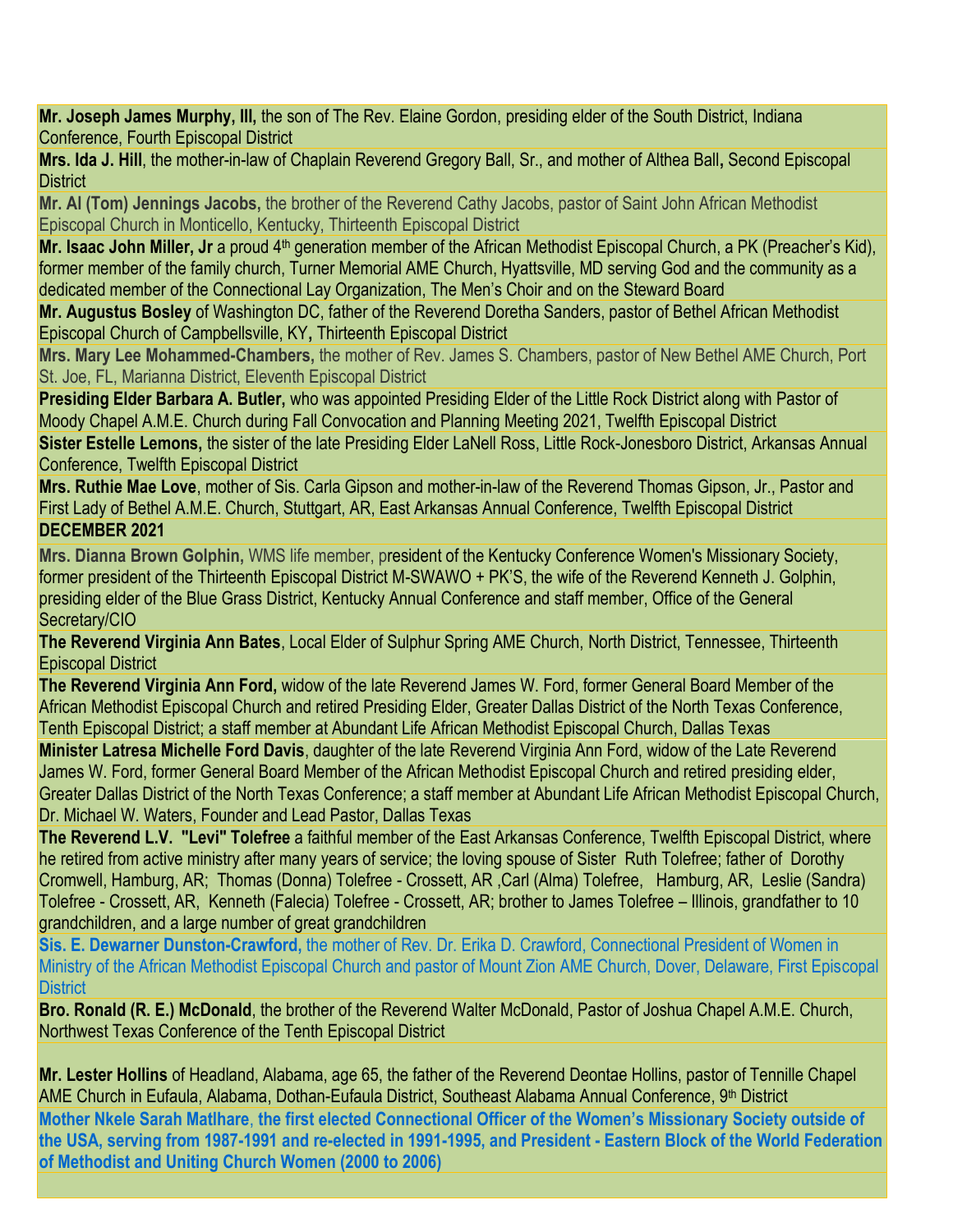**Sister Leisa-Gaye Stewart** (born October 26, 1981), the sister of Rev. Narvalee Robinson, Itinerant Deacon, Jamaica Annual Conference, Sixteenth Episcopal District

**The Right Reverend William Phillips DeVeaux Sr., the 113th Elected and Consecrated Bishop of the AME Church**

**Evangelist Catherine L. Carson**, wife of The Rev. Dr. Michael Carson, minister of the Fourth Episcopal District and columnist for The Christian Recorder

**Mr. Jay O. Gould, Jr**., (age 60), the younger brother of the Reverend Dr. Anita J. Gould, pastor of Agape AME Church, Gaithersburg, MD, Washington Conference, Second Episcopal District

**The Reverend Walter Lee Walters, II,** former pastor and former Presiding Elder; a pastor for over 50 years across the Illinois, Indiana, and Chicago Conferences of the Fourth Episcopal District

### **JANUARY 2022**

**Ms. Loretta Ruth Johnston**, daughter of the late Rev. Dr. David A. Johnston (25th pastor of Saint Joseph AME Church, Durham, North Carolina, serving 1948-1958) and former first lady of Saint Joseph AME Church and Second Episcopal District Supervisor Verdelle Ruth Johnston (serving 1988-1992)

**The Reverend Johnny Love Walton**, husband of Mrs. Alberta Walton and a retired pastor in the Northeast Alabama Conference on the Phenix City District, Ninth Episcopal District

**The Reverend Mzuvukile Johannes Mbanjana**, age 55, an itinerant elder for 11 years in the 15<sup>th</sup> Episcopal District, having served the Queenstown Annual Conference: 1. Barkley East 2. Aliwal North district. Eastern Cape Annual Conference: 1. Noupoort 2. Darie Mae, Cradock; holding the position of Board of Christian Education Director in the Eastern Cape Annual Conference.

**Mrs. Karan A. Howard,** a member of the Hendersonville Chapter, Links, Incorporated and the mother of the Reverend. Anica Howard, Presiding Elder, Nashville District, Tennessee Annual Conference, Thirteenth Episcopal District

**Brother Johnny L. Hall**, the beloved brother of the Reverend David L. Hall, pastor of Union Branch AME Church, Monticello, Florida, Eleventh Episcopal District, and the brother in love of Sister Gloria Hall.

**Brother David King Walter**, the beloved brother of Reverend Addie W. Holt, pastor of Old Bethel AME Church, Quincy, Florida, Eleventh Episcopal District, and the brother in love of Brother Charleston Holt, Jr.

**Bro. Robert Lee Bal**l, husband of Sis. Roxie P. Ball of the Thirteenth Episcopal District, a member and secretary of Episcopal Committee for over 20 years, a member of Program of the General Conference Commission for 20 years and served as the Secretary of the Program Committee for several years, and most recently, she was a member of the Revisions **Committee** 

**Mr. John Leroy Davis**, the brother of Rev. Napoleon Davis, Twelfth Episcopal District

**Mrs. Lucile J. Johnson,** the widow of the late Reverend L. W. Johnson, and mother of the Reverend Dr. Ralph E Johnson, Presiding Elder of the North District of the Tennessee Annual Conference and Pastor of St. Paul AME Church, Woodlawn, TN; Dr. Camilla Sharon Johnson Cobb, M.D., Associate Professor Clinical Pathology, University of Southern California Healthcare Network, and Dr. Roy P. Johnson M.D. President, Middle Tennessee Occupational and Environmental Medicine, Inc.

**The Reverend Stephanus Williams,** age 84 years, Superannuated Minister in the Boland Annual Conference in the 15th Episcopal District. He was an Itinerant Elder for more than 40 years in the African Methodist Episcopal Church and served churches in the Namibian and Cape Annual Conference in the 15<sup>th</sup> Episcopal District:

**Ms. Briana S. King**, the beloved granddaughter of the Reverend Richard E. King, pastor stationed at St. James AME Church, Eustis, FL, Eleventh Episcopal District

**Mrs. Santranella Anderson,** the mother of the Rev. Sharon D. Moore, executive pastor of Saint Andrew AME Church, Memphis-Tennessee, West Tennessee Conference, Thirteenth Episcopal District, mother in love of the Rev. Dr. Byron C. Moore, pastor of Saint Andrew

**Mr. Clifford Earl Ransom, Jr**., the brother of The Reverend Sandra (Reuben) Eldridge of the Twelfth Episcopal District

**Mrs. Pearl C. Higgins,** the grandmother of the Reverend Jermaine L Wilson (spouse, the Reverend Dujuana Wilson), Pastor of Warren Chapel AME Church, Chattanooga, Tennessee, Thirteenth Episcopal District

**Mr. Rodney Satterwhite,** stepson of the Rev. Deborah Satterwhite, pastor of New St. John AME Church, Dearborn, MI, 4th

**The Reverend Dr. Terry McCray Hill**, Pastor of Bethel African Methodist Episcopal Church, Portland Oregon, Fifth Episcopal District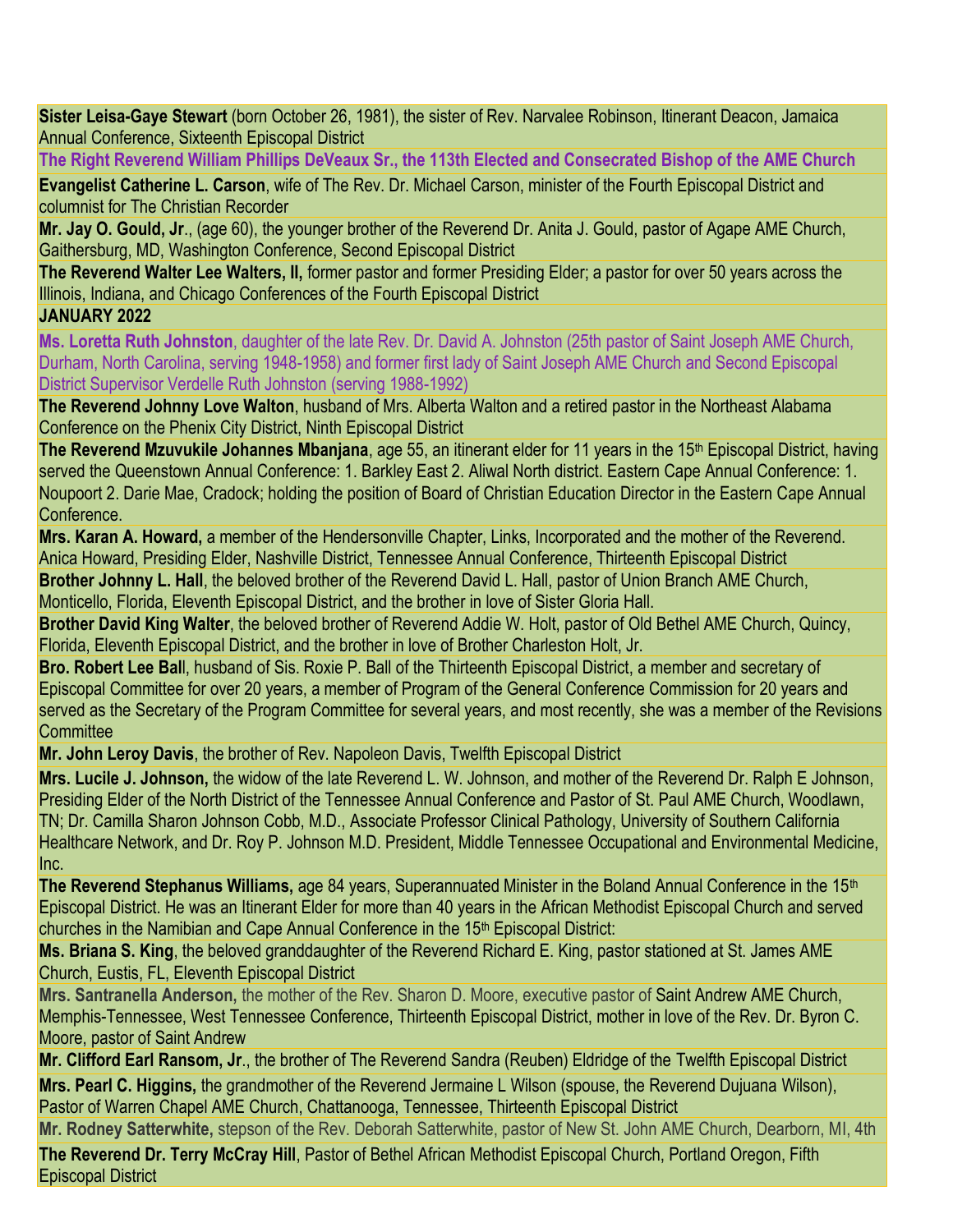### **The Reverend Dr. Carolyn Brooks,** a retired itinerant elder who served faithfully in the Florida Conference, 11<sup>th</sup> District

**Retired Presiding Elder William Trip Lesueur**, husband of Mrs. Marion Lesueur; served as a Presiding Elder in the Camden District of the Southwest Alabama Conference, beginning his pastoral career in 1963, as a servant of God, serving diligently in active ministry for more than 58 years as a pastor and presiding elder in the Ninth Episcopal District

**Dr. Jamye Coleman Williams (age 103) retired General Officer, Editor of The A.M.E. Church Review, the oldest African American literary journal, the first female elected as a general Officer in the African Methodist Episcopal Church; she was a veritable titan of an educator and leader in the A.M.E. Church; the mother of Donna Williams and grandmother of Atty. Douglass (Pamela) Selby, AME Church General Counsel**

**Ms. Modestine Byrd Hunter,** the mother of Reverend Johnny Byrd, Pastor of Felderville (Santee) African Methodist Episcopal Church, Midlands District, Central Annual Conference of the Seventh Episcopal District of the AME Church **Mr. Tyson Manvel Merrill**, the son of Sister Brenda A. Merrill, First Episcopal District office manager and secretary to Bishop Julius H. McAllister, Sr., Presiding Prelate First Episcopal District African Methodist Episcopal Church

**The Reverend Chris Anthony Copeland**, itinerant elder in the AME Church, and associate minister at Ward Chapel A.M.E. Church, Memphis, Tennessee-West Tennessee Annual Conference, Thirteenth Episcopal District

**Sister Bertha Mae Walter-Gray**, the beloved sister of the Reverend Addie W. Holt, pastor of Old Bethel AME Church, Quincy, Florida, Eleventh Episcopal District, and the brother in love of Brother Charleston Holt, Jr.

**Sister Mary Overton Jackson** a member of New Wright's AME Church in Memphis, Tennessee; the loving mother of Jamie Overton of Memphis, Tennessee, and sister of the Rev. Patsy T. Brown, pastor of Galilee AME Church of Memphis, Tennessee (North Memphis District, West TN Annual Conference) Thirteenth Episcopal District

**Mrs. Brenetta Joyce Hudspeth,** stepmom *of* the Reverend Bianca Canley, Communication Coordinator of the African Methodist Episcopal (A.M.E.) Church Finance Department – Washington, DC and Pastor of Quinn Chapel AME, Crossett, Arkansas

**Mr. Walter D. Holden,** the brother of the Reverend Dr. Sheila Alford (P.E. retired Roger Alford) of the Oklahoma State Annual Conference, Twelfth Episcopal District

**Mr. John David Edwards, Sr.** a senior deacon at Deliverance Church of God in Christ, Augusta, Georgia, the father of Reverend Claudia Lawton, pastor of Bethel (Huger) African Methodist Episcopal Church, Mt. Pleasant District, Palmetto Annual Conference of the Seventh Episcopal District of the AME Church

**The Reverend Eula Smith,** associate minister at Pilgrim AME Church, Washington, DC, Capital District, Washington Conference of the Second Episcopal District; the mother of Dannie Newby

### **FEBUARY 2022**

**Constable Oscar W. Jordan, Jr**., the brother of Mrs. Sylvia P. Lett, consultant of the West Mainline District, Philadelphia Conference, First Episcopal District

**Mother Sophie Johnson,** 105 years old, chief steward of Grady Chapel AME Church Amsterdam, a life member of the WMS; Mother Sophie played a key role in the formation of the Grady Chapel AME Church Amsterdam

**The Reverend Tamme Samuel Mosupa,** an AME church pastor admitted into the itinerant ministry of the AME Church in 2000 and proceeded to the RR Theological Seminary in 2001 receiving his diaconate and eldership ordinations in 2004 and in 2006, Nineteenth Episcopal District respectively; he is survived by his wife Mrs. Mmalethabo Kuki Mosupa and one daughter, Nineteenth Episcopal District

**The Reverend Mokhele Jeremiah Mokhatsi,** an AME church pastor admitted to the itinerant ministry of the AME Church in 1996, survived by his wife Mrs. Magdeline Mokhatsi and three children**,** Nineteenth Episcopal District

**Mrs. Doretha E. Minus**, mother of Mrs. Darlene Justice, mother in-law of Rev. Dr. J. Stanley Justice, pastor of Morris Brown AME Church Philadelphia, PA; sister-in-law of Mrs. Doris Palmer, First Episcopal District

**The Reverend Terah S. Dayewhea,** pastor of R.B. King A.M.E Church, serving at this church for 4 years, Fourteenth Episcopal District

**Brother Willie Harold Rogers, Jr.**, affectionately called, "June Bug", the beloved brother of first lady, Sister Denise P. Hannah and the brother-in-love of Reverend Tony O. Hannah, pastor of St. Peter AME Church, Midway, Florida, Eleventh Episcopal District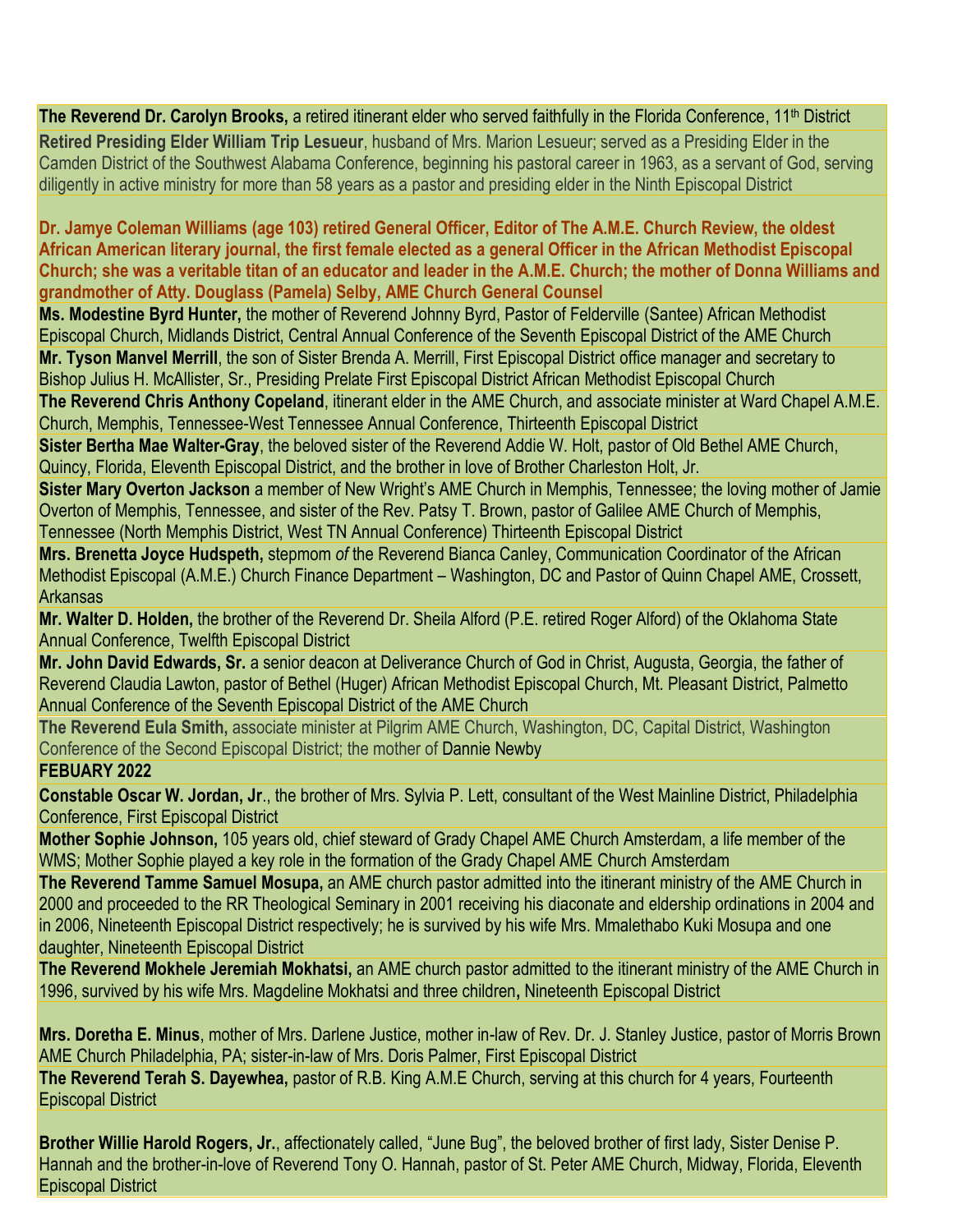**The Reverend Damien Nichols,** the husband of Sunshine Nichols; a father, a football coach, a teacher, and mentor, serving in many capacities throughout his community, and he served as pastor of Wayman Chapel AMEC, Georgetown, Kentucky, Kentucky Conference, Thirteenth Episcopal District

**Mr. Remus Lee Prather,** the father of the Reverend Dr. Jimmy Ravenel, Sr., and father-in-love of Reverend Barbara Ravenel, serving Rock Hill (Vance) AME Church, Midlands District, Central Annual Conference, Seventh Episcopal District **Mr. Willard D. Howell**, the father of Sister Donna Howell Black and father-in-love of Reverend Dr. Jon R. Black, pastor of Campbell Chapel (Bluffton) AME Church, Beaufort District, South Carolina Annual Conference, Seventh District

**Mrs. Bertie Rankin,** the aunt of Mr. Bobby Rankin, Chief of Protocol of the African Methodist Episcopal (A.M.E.) Church Finance Department

**Mr. Sebron Green, Jr.**, the beloved brother of first lady Shirley Green-Brown and brother-in-law of the Reverend John E. Brown, the servant leaders of the Saint Paul A.M.E. Church in Windsor, Fl; Sis. Green-Brown also serves as the Lay representative on the secretarial staff for the East Annual Conference, Eleventh Episcopal District

**Dr. Sylvia Marie Davis,** the daughter of Reverend Samuel L. Davis, pastor of Historic Mt. Zion AME (Davis Station) African Methodist Episcopal Church, Santee District, Central Annual Conference of the Seventh Episcopal District of the AME **Church** 

**Brother Tony Lamar McSwain**, the beloved brother of Reverend Gerald W. McSwain, Sr., pastor of Ford Chapel AME Church, Monticello, Florida, and the brother-in-love of Sister Gloria McSwain, Eleventh Episcopal District

**Mrs. Patricia Gail Walker**, the beloved sister of district consultant and sister-in-law of Presiding Elder Henry & Beverly H. Postell, servant leaders of the North Orlando District, Central Annual Conference, Eleventh Episcopal District

**Retired Presiding Elder Felix D Dancy**, Fifth Episcopal District

**Reverend Jesse Anderson, Jr.** pastored for many years in the Newberry District the Columbia Annual Conference of the Seventh Episcopal District of the AME Church

**Prophetess Doris Johnson,** the senior pastor of Council of God Ministries in Baton Rouge and in Donaldsonville, Louisiana; the oldest sister to the Reverend T. B. Lamb Sr., a retired minister in the 12th District and a member of Bethel A.M.E. Church, Little Rock; John Lamb, Sr. of Ward Chapel A.M.E. Church, and the aunt of the Reverend Tameka Lamb Green all of Little Rock, AR

**Mr. Jonathan Conley** of Louisville, KY, the son of the Rev. Donzella Lee, a former pastor in the Kentucky Annual Conference, Thirteenth Episcopal District and currently a ministerial staff member at Greater Taylor Chapel AME Church, Franklin, KY, the Reverend Linda Brown-Saffore, pastor

**Mrs. Lucille Daniel,** preceded in death by her husband and retired pastor of the old South Arkansas Conference of the twelfth Episcopal District, the Reverend Ester Joe Daniel

**Mrs. Pearl Ann Alexander,** (age 99), paternal grandmother of the Reverend Philip Johnson, pastor of St. John AME Church in Greenup, KY, and St. James AME Church in Ashland, KY, Thirteenth Episcopal District

**Mr. Jaylin Thomas Jones** (age 19), grandson of the Reverend Ella Jones, local deacon at Quinn Chapel AME Church in Lexington, KY where the Reverend William C. Jenkins is pastor, Thirteenth Episcopal District

**Mrs. Myrna Burgess Walker,** the niece of the late General Officer, Rev. Dr. G. H. J. Thibodeaux and Mrs. Melanie J. Thibodeaux, preceded in death by her husband, Mr. Charles Wadsworth Walker, Sr; and both were very active members of Grant A.M.E. Church, Los Angeles, CA, and she was a Platinum Alumna member of The Links, Incorporated

**Mr. Carl B. Tucker,** a member of St. Stephen A.M.E. Church, Detroit, Michigan, and the brother of the Reverend Dr. Donald L. Tucker, Connectional Officer, Consultant - General Board Nominating Committee of the African Methodist Episcopal Church and member of the Board of Trustees of Payne Theological Seminary, Wilberforce, OH

**The Reverend David Wesley Briddell** of Berlin, Maryland, retired minister in the United Methodist Church; the uncle of Sister Jackie Emerson Weary (Reverend Willie Weary) of the Oklahoma State Annual Conference, Twelfth Episcopal District

**The Reverend Thabo Senatle**, presiding elder of the Goldfields District Orangia Conference**,** the son of the late Bishop Harold Benjamin Senatle, the 102nd Elected and Consecrated Bishop of the African Methodist Episcopal Church and the late Supervisor, Mother Anna Senatle

### **MARCH 2022**

**Mr. Carl B. Tucker**, father of the Reverend Eric D. Tucker, pastor of St. Luke AMEC Highland Park, MI, Fourth District

**The Rev. Mardell Ermaleen Stout-Johnson,** the mother of Dr. Jewell Stout, Jr., also the sister of Bishop Robert Vaughn Webster, Ret., the 110<sup>th</sup> Elected and Consecrated Bishop of the AME Church; Dr. Gladys Motley, and Mrs. Alma Johnson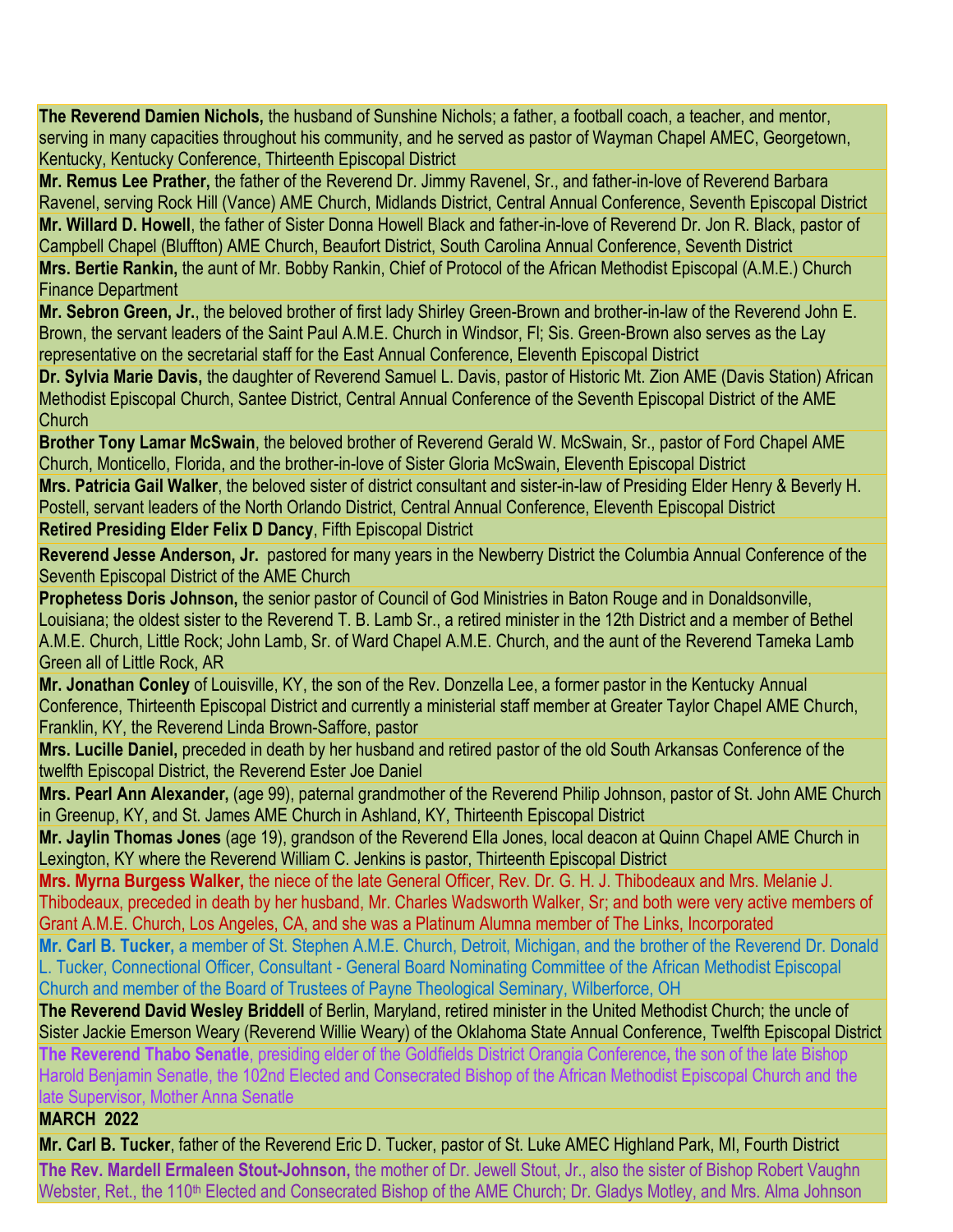**The Reverend Pleasant L. Hailey, Jr**. **a retired itinerant elder in the First Episcopal District of the African Methodist Episcopal Church, a former president of the Connectional Council of the African Methodist Episcopal Church, the father of Rev. Micah C. T. Sims, pastor, Greater Grant Memorial AME Church, Eleventh Episcopal District and Christopher Hailey**

**The Presiding Elder Alonzo Middleton, Ret.,** retiring from the Mt. Pleasant District, Palmetto Annual Conference of the Seventh Episcopal District of the African Methodist Episcopal Church

**The Reverend Kenneth Lee Aiken,** the pastor of Greater Howard Chapel African Methodist Episcopal Church, Mt. Pleasant District, Palmetto Annual Conference of the Seventh Episcopal District

**Mr. Michael Vann Jones,** brother of Sis. Sandra Smith, wife of Rev. Quinten Smith, Sr., pastor of Greater Payne Chapel A.M.E. Church, Memphis, Tennessee, and the fiancé of Ms. Jane Davenport

**Mrs. Gwendolyn Denise Rakestraw Owens,** wife of The Rev. Dr. Ronald L. Owens, pastor of Mount Olive African Methodist Episcopal Church, Annapolis, Maryland, Washington Annual Conference of the Second Episcopal District **Sister Winnie Ruth Davis Jennings**, the wife of retired presiding elder Johnny E. Jennings of the North and South Houston District in the Texas Conference of the Tenth Episcopal District; serving many years as first lady of the Presiding Elder District and was a life member of the Women's Missionary Society of the African Methodist Episcopal Church

**The Rev. Marvin Transue Glenn Jr**., the loving husband of the Rev. Dr. Barbara Glenn (retired itinerant elder) former pastor of First African Methodist Episcopal Church, Gaithersburg, Maryland where Rev. Marvin served as associate pastor; Washington Annual Conference, Second Episcopal District

**Mrs. Lillie Mae Franklin**, mother of the Rev. Dorothy Hightower and mother-in-love of the Rev. Vincent Hightower, pastor of St. Mary-Bethlehem A. M. E. Church, Sweeny, TX in the Texas Conference, Tenth Episcopal District; she was an active member of Shiloh AMEC in Galveston, Texas, and a life member of the Women's Missionary Society of the AMEC

**The Reverend William H. Alston, retired**, and also retired as a Human Resources/Personnel Officer at the Charleston Naval Shipyard and served as the 1st Mayor of Awendaw from 1992-2009; he was a member of Union (Awendaw) African Methodist Episcopal Church, Mt. Pleasant District, Palmetto Annual Conference of the Seventh Episcopal District

**Mr. Anthony Powe,** the father of the Reverend Ronald Jackson, Itinerant Elder, and associate at New Greater Bethel AME Church, Jackson, TN, Thirteenth Episcopal District

**Sis Jerolene Brown Mosley**, the wife of the late Rev. Dr. Archibald Mosley who served as a presiding elder and as pastor of several churches in the Fourth Episcopal District; she was an educator in the Detroit public schools for over 20-years and was accomplished pianist and organist

**Mrs. Sharonda Nathan Miller,** the daughter of the Reverend Priscilla Wilson, pastor of Pleasant Grove African Methodist Episcopal Church in Seale, Alabama, the Northeast Alabama Annual Conference of the Ninth Episcopal District

**Mrs. Ira Lee Williams Vasser**, mother of the Reverend Delphine L. Vasser, pastor of Lee Chapel A. M. E. Church, Dallas TX in the North Texas Conference**,** Tenth Episcopal District

**The Reverend Margaret McCready**, local elder at Bethel AME Church Norwalk, Connecticut, the Reverend Dr. Richard Wesley Clarke, pastor, First Episcopal District

**Mr. George F. Sydnor**, father of Consultant Wanda Smith and father-in-law of Presiding Elder Stanley G. Smith and cousin of the Rev. Dr. Calvin H. Sydnor III, retired 20th Editor of The Christian Recorder; Mr. George Sydnor was a member of Bethel AME Church, Bryn Mawr, PA, First Episcopal District

**Brother "John" Samuel Holloway, Sr,** the beloved father of the Reverend Calvin E. Holloway, pastor of Mt. Olive AME Church, Monticello, Florida, of the Eleventh Episcopal District, and the father-in-love of First Lady, Sister Patricia Holloway **Little Miss Ashanti Oshorn** the beloved first great granddaughter of Reverend Willie J. Brown, pastor and first lady the Reverend Susan J. Brown of Hopewell AME Church, Havana, Florida, Eleventh Episcopal District

**Ms. Jacqueline L. (Smith) Robinson**, daughter of the late Presiding Elder Richard D. Smith, Sr., Illinois Conference-North District and Mrs. Reatha L. Smith, Illinois Conference WMS Life Member and the sister of Ms. Ileta F. Smith, Illinois Conference WMS President, Fourth Episcopal District

**Mrs. Clara Elizabeth Irvin,** mother of the Reverend Carolyn Elizabeth Irvin Brailsford, Episcopal Supervisor of the Nineteenth District and mother-in-love of The Right Reverend Ronnie Elijah Brailsford Sr., Presiding Prelate, Nineteenth Episcopal District; Mother Irvin, as she was affectionately called, was a beloved church mother, grandmother, and great grandmother as well as an incredible Mother to 7 children

**Dr. Chiquita Fye, Medical Director of the A.M.E. Church Connectional Health Commission (1988-2000)**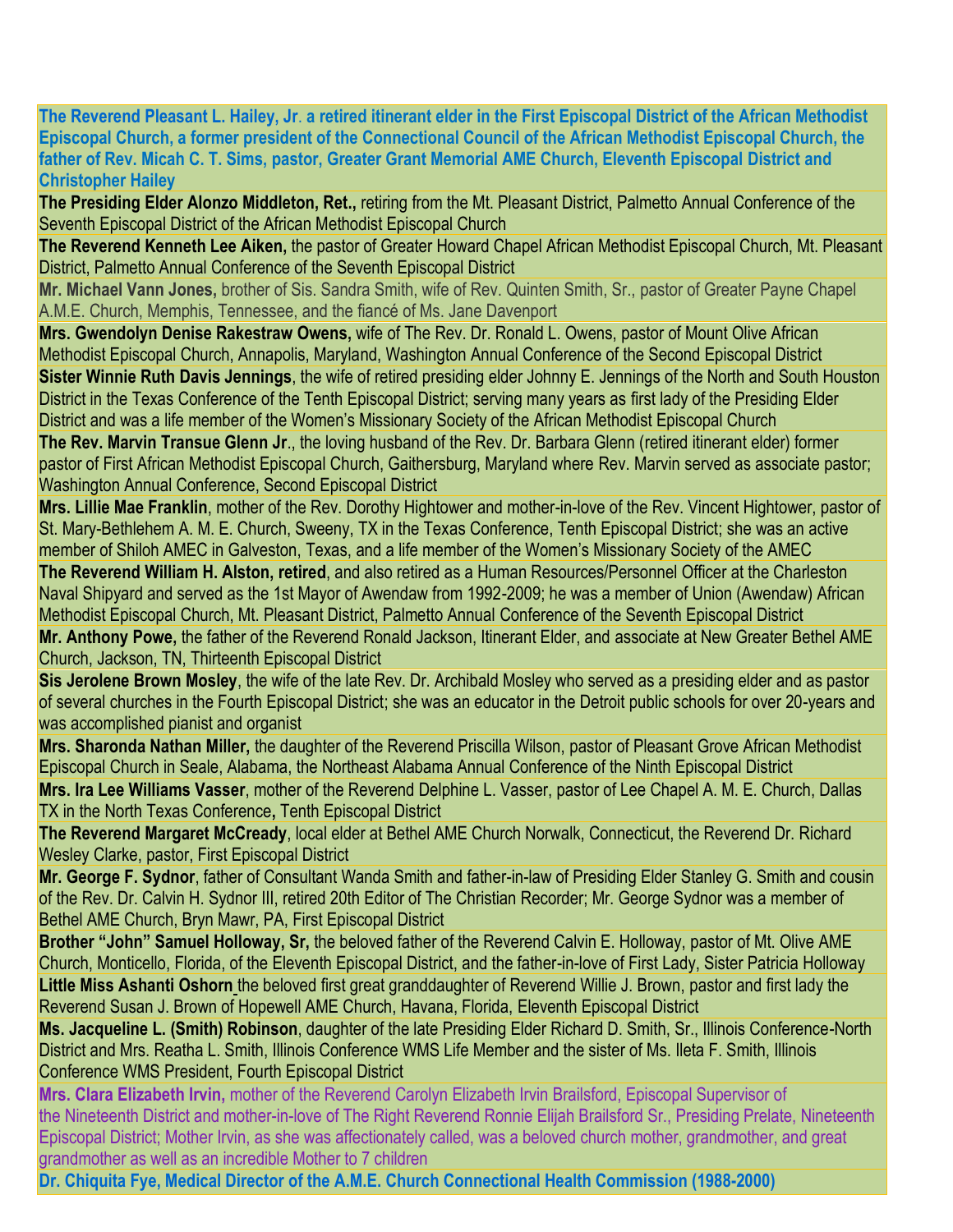**Sis. Jacqueline "Jackie" Gay-Howard,** the sister of the Reverend Sherry Gay Green, pastor of Saint Paul African Methodist Episcopal Church, Richmond, Kentucky, Thirteenth Episcopal District

**Sis. Jerolene Brown Mosley,** the wife of the late Rev. Dr. Archibald Mosley who served as a Presiding Elder and as pastor of several churches in the Fourth Episcopal District; an educator in the Detroit public schools for over 20-years and was an accomplished pianist and organist

### **APRIL 2022**

**District Consultant Vivian Hilton,** the widow of Presiding Elder Jacob W. Hilton of the Eight Episcopal District, African Methodist Episcopal Church

**Deacon Clyde Denson, Jr., age 75 of Detroit, Michigan, the brother of Reverend Willie J. Denson, a Retired Pastor of the Ni** Episcopal District AME Church and the brother-in-law of Presiding Elder Jacquelyn L. Denson, Montgomery Selma District of the Ninth Episcopal District AME Church The father of Pastor Ilsido Perez' of Cuba, Sixteenth Episcopal District African Methodis Episcopal Church

**Mr. James M. Gatson, Jr,** the brother of Superannuated Presiding Elder Alexander Gatson of the Tennessee Annual Conference, Thirteenth Episcopal District

**The Reverend Willie Jerome Gee,** the Pastor of St. Michael (Wedgefield) African Methodist Episcopal Church, Sumter District, Northeast Annual Conference of the Seventh Episcopal District of the African Methodist Episcopal Church; to cherish his memory a loving wife, Sabrina Gee and many family members, and friends remain

**The Reverend James H. Stowe,** an ordained itinerant elder recently superannuated; having served as pastor of St. Paul AMEC, Nashville, TN; St. Luke AMEC, Gallatin, TN; St. Paul AMEC, Lexington, KY; Bethel AMEC, Shelbyville, KY; Wayman Chapel AMEC Georgetown, KY; and Craig Chapel AMEC, Salvisa, KY; twice widowed, he leaves to cherish his memory a loving daughter, Melanie Stowe Robbins, and other family

**Brother Sammie Bean,** the husband of the Reverend Doris Bean, pastor of Sheridan Chapel AME Church in Kentwood, Louisiana, Eighth Episcopal District

**The Reverend Dr. Brigitte Black**, a servant of the Indiana Conference, Fourth Episcopal District having served at Bethel-Lafayette, and Coppin Chapel-Indianapolis; she taught at Christian Theological Seminary and was a member of the daughters of Zion (DOZ)

**Mrs. Jerry Hooks King,** the widow of The Reverend Robert J. King; a graduate of Tuskegee Institute and a retired teacher; and she was a member of St. Mark AME Church-West End in Birmingham, Alabama in the Northwest Alabama Conference of the Ninth Episcopal District

**Mr. Adam Henry Bell,** of Detroit, Michigan., the brother-in-law of the Rev. Jonas Williams of the Twelfth Episcopal District

**Bishop Joseph Williams, Sr.,** of Pine Bluff, Arkansas, brother of Rev. Jonas Williams, and brother-in law of Mrs. Mary Williams of the Twelfth Episcopal District

**Mr**. **Charles Williams** of Pine Bluff, Arkansas, who succumbed to a fire; the brother of Rev. Jonas Williams and brother-in law of Mrs. Mary Williams of the Twelfth Episcopal District

**Pastor Frank Mae Dennis,** of Pine Bluff, Arkansas, a close family member of Mrs. Mary Williams, wife of Rev. Jonas Williams, Twelfth Episcopal District

**Mrs. Katherine Boyd,** of Mt. Carroll, Illinois, the wife of Mr. David Boyd, the youngest son of Presiding Elder (retired) Clarence and Mrs. Birdie Boyd of North Little Rock, Arkansas, Twelfth Episcopal District

**Brother Bobby Dean Johnson**, age of 67, the oldest brother of The Reverend Kent J. Broughton, Presiding Elder of the Camden - El Dorado District, West Arkansas Conference, Twelfth Episcopal District

**The Reverend Vernia McCoy**, retired itinerant elder of Greater New Orleans-Greensburg District of the Eighth Episcopal **District** 

**Mr. Frank Grant,** the brother of Drs. Jacquelyn Grant Collier, Debora Grant Scotland, Pastor of Spring Hill African Methodist Episcopal Church (Gilbert) and Presiding Elder Rosalyn Grant Coleman, Columbia District, Columbia Annual Conference of the Seventh Episcopal District of the AME Church